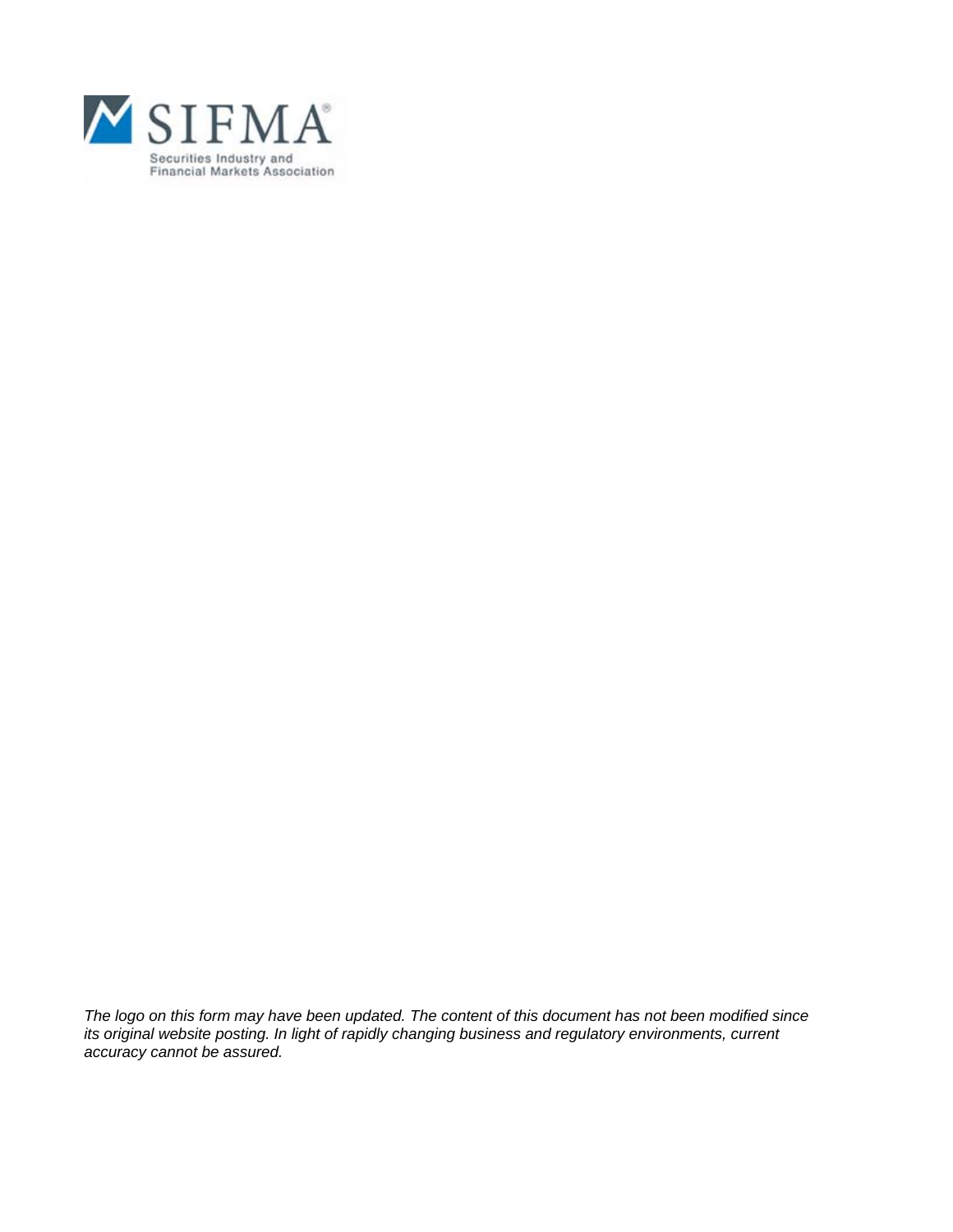# Master Repurchase Agreement

September 1996 Version

| Dated as of |  |  |  |
|-------------|--|--|--|
| Between:    |  |  |  |
|             |  |  |  |
| and         |  |  |  |

# **1. Applicability**

From time to time the parties hereto may enter into transactions in which one party ("Seller") agrees to transfer to the other ("Buyer") securities or other assets ("Securities") against the transfer of funds by Buyer, with a simultaneous agreement by Buyer to transfer to Seller such Securities at a date certain or on demand, against the transfer of funds by Seller. Each such transaction shall be referred to herein as a "Transaction" and, unless otherwise agreed in writing, shall be governed by this Agreement, including any supplemental terms or conditions contained in Annex I hereto and in any other annexes identified herein or therein as applicable hereunder.

# **2. Definitions**

- (a) "Act of Insolvency", with respect to any party, (i) the commencement by such party as debtor of any case or proceeding under any bankruptcy, insolvency, reorganization, liquidation, moratorium, dissolution, delinquency or similar law, or such party seeking the appointment or election of a receiver, conservator, trustee, custodian or similar official for such party or any substantial part of its property, or the convening of any meeting of creditors for purposes of commencing any such case or proceeding or seeking such an appointment or election, (ii) the commencement of any such case or proceeding against such party, or another seeking such an appointment or election, or the filing against a party of an application for a protective decree under the provisions of the Securities Investor Protection Act of 1970, which (A) is consented to or not timely contested by such party, (B) results in the entry of an order for relief, such an appointment or election, the issuance of such a protective decree or the entry of an order having a similar effect, or (C) is not dismissed within 15 days, (iii) the making by such party of a general assignment for the benefit of creditors, or (iv) the admission in writing by such party of such party's inability to pay such party's debts as they become due;
- (b) "Additional Purchased Securities", Securities provided by Seller to Buyer pursuant to Paragraph 4(a) hereof;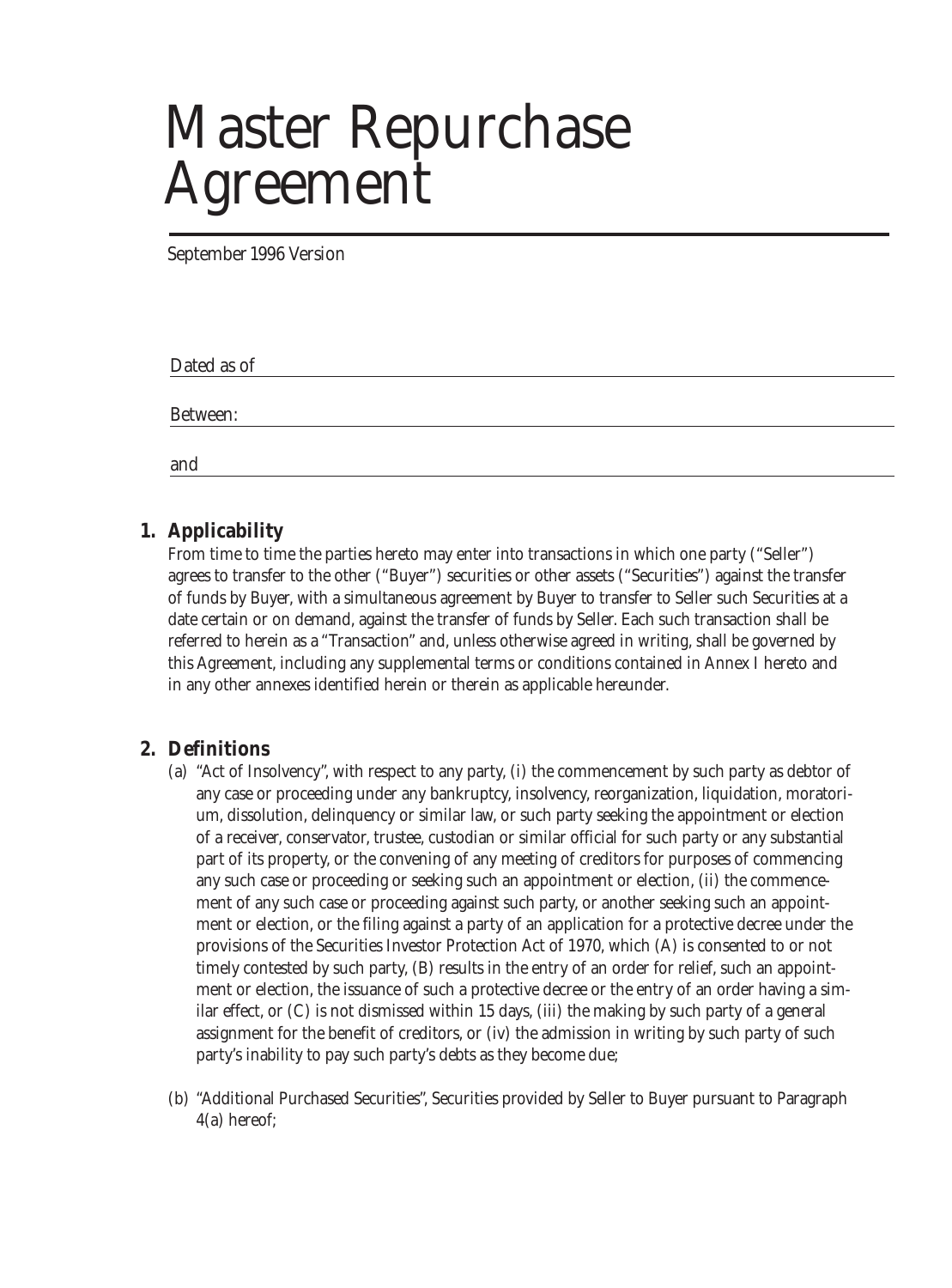- (c) "Buyer's Margin Amount", with respect to any Transaction as of any date, the amount obtained by application of the Buyer's Margin Percentage to the Repurchase Price for such Transaction as of such date;
- (d) "Buyer's Margin Percentage", with respect to any Transaction as of any date, a percentage (which may be equal to the Seller's Margin Percentage) agreed to by Buyer and Seller or, in the absence of any such agreement, the percentage obtained by dividing the Market Value of the Purchased Securities on the Purchase Date by the Purchase Price on the Purchase Date for such Transaction;
- (e) "Confirmation", the meaning specified in Paragraph 3(b) hereof;
- (f) "Income", with respect to any Security at any time, any principal thereof and all interest, dividends or other distributions thereon;
- (g) "Margin Deficit", the meaning specified in Paragraph 4(a) hereof;
- (h) "Margin Excess", the meaning specified in Paragraph 4(b) hereof;
- (i) "Margin Notice Deadline", the time agreed to by the parties in the relevant Confirmation, Annex I hereto or otherwise as the deadline for giving notice requiring same-day satisfaction of margin maintenance obligations as provided in Paragraph 4 hereof (or, in the absence of any such agreement, the deadline for such purposes established in accordance with market practice);
- (j) "Market Value", with respect to any Securities as of any date, the price for such Securities on such date obtained from a generally recognized source agreed to by the parties or the most recent closing bid quotation from such a source, plus accrued Income to the extent not included therein (other than any Income credited or transferred to, or applied to the obligations of, Seller pursuant to Paragraph 5 hereof) as of such date (unless contrary to market practice for such Securities);
- (k) "Price Differential", with respect to any Transaction as of any date, the aggregate amount obtained by daily application of the Pricing Rate for such Transaction to the Purchase Price for such Transaction on a 360 day per year basis for the actual number of days during the period commencing on (and including) the Purchase Date for such Transaction and ending on (but excluding) the date of determination (reduced by any amount of such Price Differential previously paid by Seller to Buyer with respect to such Transaction);
- (l) "Pricing Rate", the per annum percentage rate for determination of the Price Differential;
- (m)"Prime Rate", the prime rate of U.S. commercial banks as published in The Wall Street Journal (or, if more than one such rate is published, the average of such rates);
- (n) "Purchase Date", the date on which Purchased Securities are to be transferred by Seller to Buyer;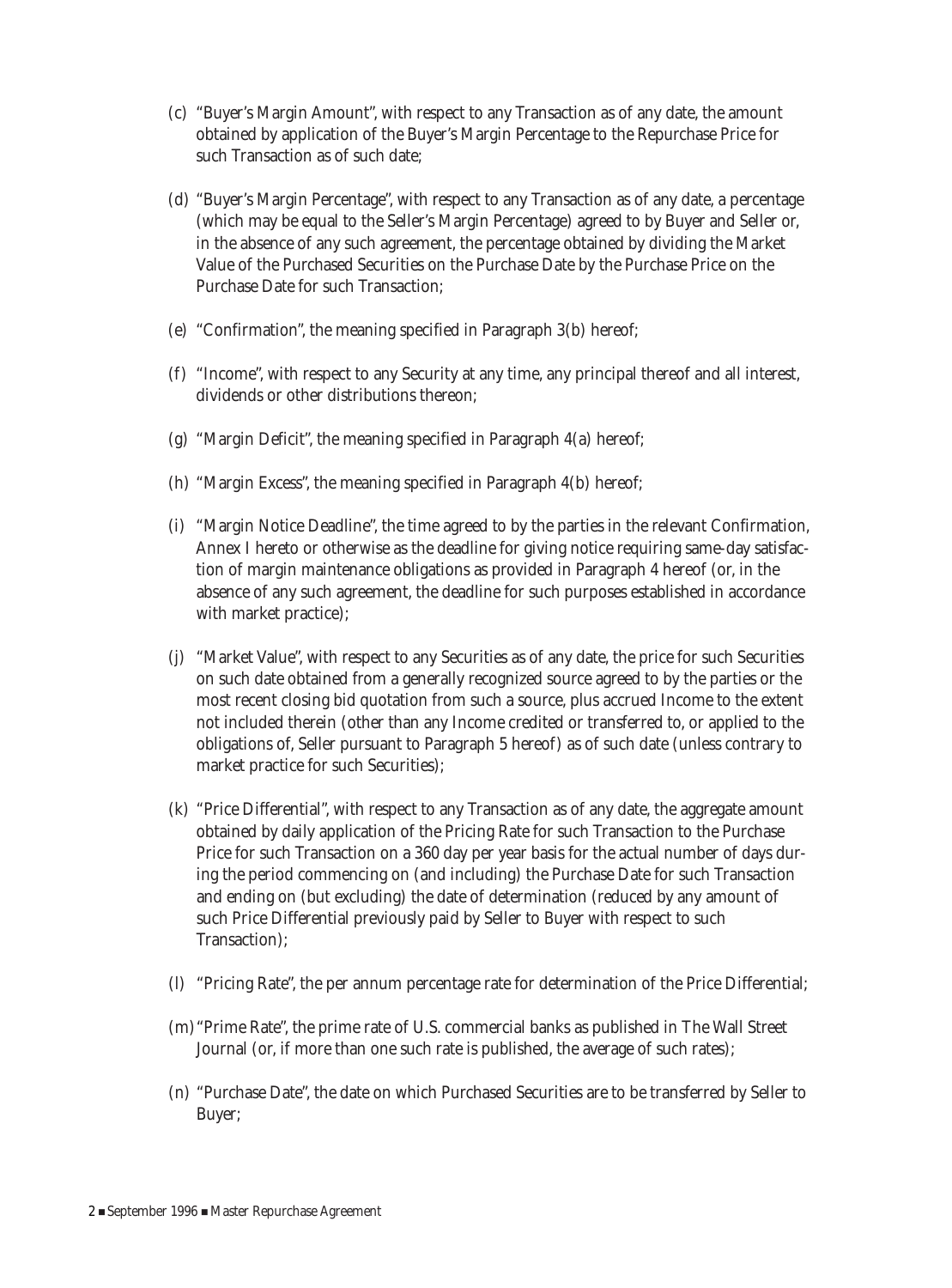- (o) "Purchase Price", (i) on the Purchase Date, the price at which Purchased Securities are transferred by Seller to Buyer, and (ii) thereafter, except where Buyer and Seller agree otherwise, such price increased by the amount of any cash transferred by Buyer to Seller pursuant to Paragraph 4(b) hereof and decreased by the amount of any cash transferred by Seller to Buyer pursuant to Paragraph 4(a) hereof or applied to reduce Seller's obligations under clause (ii) of Paragraph 5 hereof;
- (p) "Purchased Securities", the Securities transferred by Seller to Buyer in a Transaction hereunder, and any Securities substituted therefor in accordance with Paragraph 9 hereof. The term "Purchased Securities" with respect to any Transaction at any time also shall include Additional Purchased Securities delivered pursuant to Paragraph 4(a) hereof and shall exclude Securities returned pursuant to Paragraph 4(b) hereof;
- (q) "Repurchase Date", the date on which Seller is to repurchase the Purchased Securities from Buyer, including any date determined by application of the provisions of Paragraph 3(c) or 11 hereof;
- (r) "Repurchase Price", the price at which Purchased Securities are to be transferred from Buyer to Seller upon termination of a Transaction, which will be determined in each case (including Transactions terminable upon demand) as the sum of the Purchase Price and the Price Differential as of the date of such determination;
- (s) "Seller's Margin Amount", with respect to any Transaction as of any date, the amount obtained by application of the Seller's Margin Percentage to the Repurchase Price for such Transaction as of such date;
- (t) "Seller's Margin Percentage", with respect to any Transaction as of any date, a percentage (which may be equal to the Buyer's Margin Percentage) agreed to by Buyer and Seller or, in the absence of any such agreement, the percentage obtained by dividing the Market Value of the Purchased Securities on the Purchase Date by the Purchase Price on the Purchase Date for such Transaction.

## **3. Initiation; Confirmation; Termination**

- (a) An agreement to enter into a Transaction may be made orally or in writing at the initiation of either Buyer or Seller. On the Purchase Date for the Transaction, the Purchased Securities shall be transferred to Buyer or its agent against the transfer of the Purchase Price to an account of Seller.
- (b) Upon agreeing to enter into a Transaction hereunder, Buyer or Seller (or both), as shall be agreed, shall promptly deliver to the other party a written confirmation of each Transaction (a "Confirmation"). The Confirmation shall describe the Purchased Securities (including CUSIP number, if any), identify Buyer and Seller and set forth (i) the Purchase Date, (ii) the Purchase Price, (iii) the Repurchase Date, unless the Transaction is to be terminable on demand, (iv) the Pricing Rate or Repurchase Price applicable to the Transaction, and (v) any additional terms or conditions of the Transaction not inconsistent with this Agreement. The Confirmation, together with this Agreement, shall constitute conclusive evidence of the terms agreed between Buyer and Seller with respect to the Transaction to which the Confirmation relates, unless with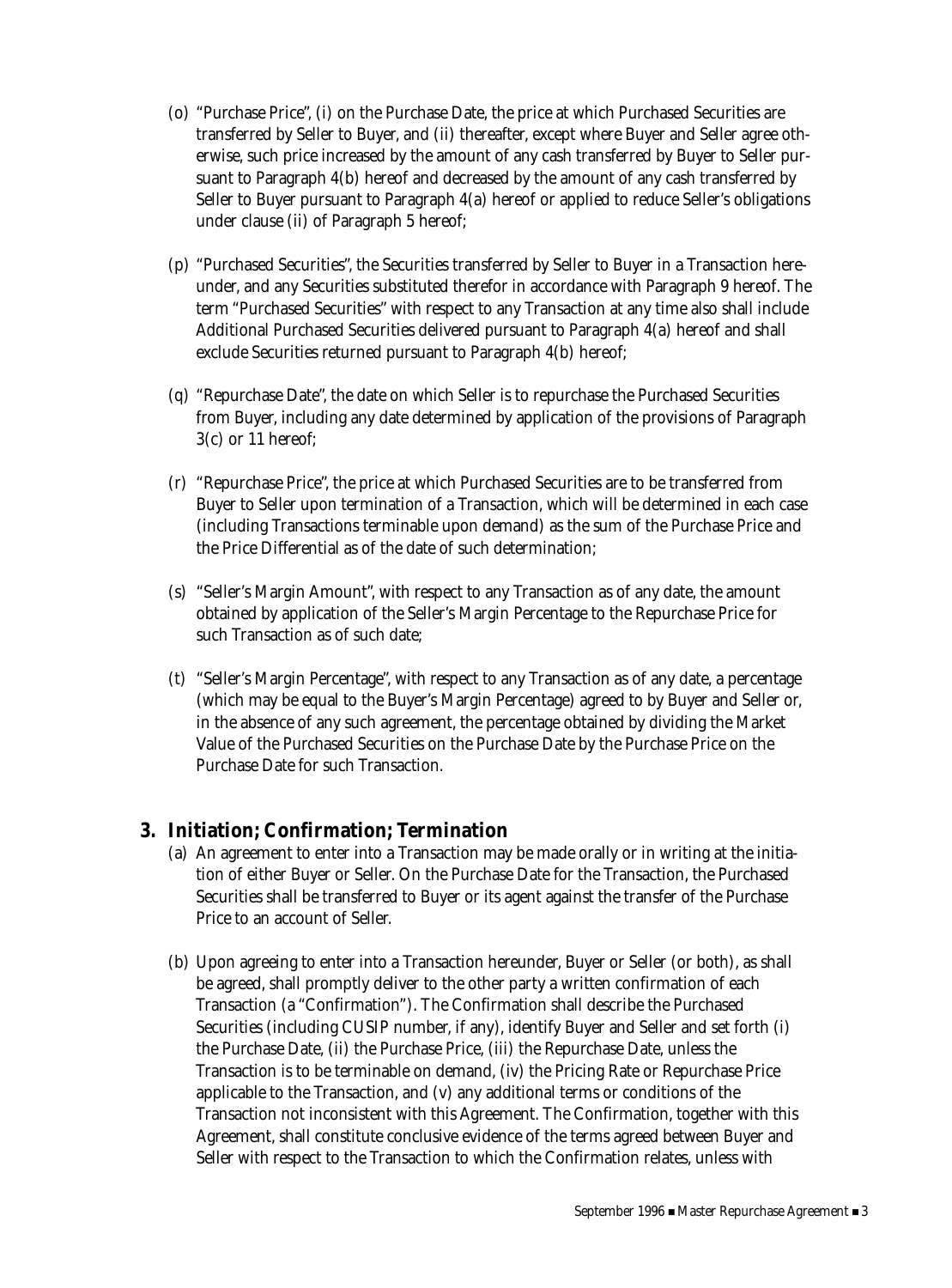respect to the Confirmation specific objection is made promptly after receipt thereof. In the event of any conflict between the terms of such Confirmation and this Agreement, this Agreement shall prevail.

(c) In the case of Transactions terminable upon demand, such demand shall be made by Buyer or Seller, no later than such time as is customary in accordance with market practice, by telephone or otherwise on or prior to the business day on which such termination will be effective. On the date specified in such demand, or on the date fixed for termination in the case of Transactions having a fixed term, termination of the Transaction will be effected by transfer to Seller or its agent of the Purchased Securities and any Income in respect thereof received by Buyer (and not previously credited or transferred to, or applied to the obligations of, Seller pursuant to Paragraph 5 hereof) against the transfer of the Repurchase Price to an account of Buyer.

## **4. Margin Maintenance**

- (a) If at any time the aggregate Market Value of all Purchased Securities subject to all Transactions in which a particular party hereto is acting as Buyer is less than the aggregate Buyer's Margin Amount for all such Transactions (a "Margin Deficit"), then Buyer may by notice to Seller require Seller in such Transactions, at Seller's option, to transfer to Buyer cash or additional Securities reasonably acceptable to Buyer ("Additional Purchased Securities"), so that the cash and aggregate Market Value of the Purchased Securities, including any such Additional Purchased Securities, will thereupon equal or exceed such aggregate Buyer's Margin Amount (decreased by the amount of any Margin Deficit as of such date arising from any Transactions in which such Buyer is acting as Seller).
- (b) If at any time the aggregate Market Value of all Purchased Securities subject to all Transactions in which a particular party hereto is acting as Seller exceeds the aggregate Seller's Margin Amount for all such Transactions at such time (a "Margin Excess"), then Seller may by notice to Buyer require Buyer in such Transactions, at Buyer's option, to transfer cash or Purchased Securities to Seller, so that the aggregate Market Value of the Purchased Securities, after deduction of any such cash or any Purchased Securities so transferred, will thereupon not exceed such aggregate Seller's Margin Amount (increased by the amount of any Margin Excess as of such date arising from any Transactions in which such Seller is acting as Buyer).
- (c) If any notice is given by Buyer or Seller under subparagraph (a) or (b) of this Paragraph at or before the Margin Notice Deadline on any business day, the party receiving such notice shall transfer cash or Additional Purchased Securities as provided in such subparagraph no later than the close of business in the relevant market on such day. If any such notice is given after the Margin Notice Deadline, the party receiving such notice shall transfer such cash or Securities no later than the close of business in the relevant market on the next business day following such notice.
- (d) Any cash transferred pursuant to this Paragraph shall be attributed to such Transactions as shall be agreed upon by Buyer and Seller.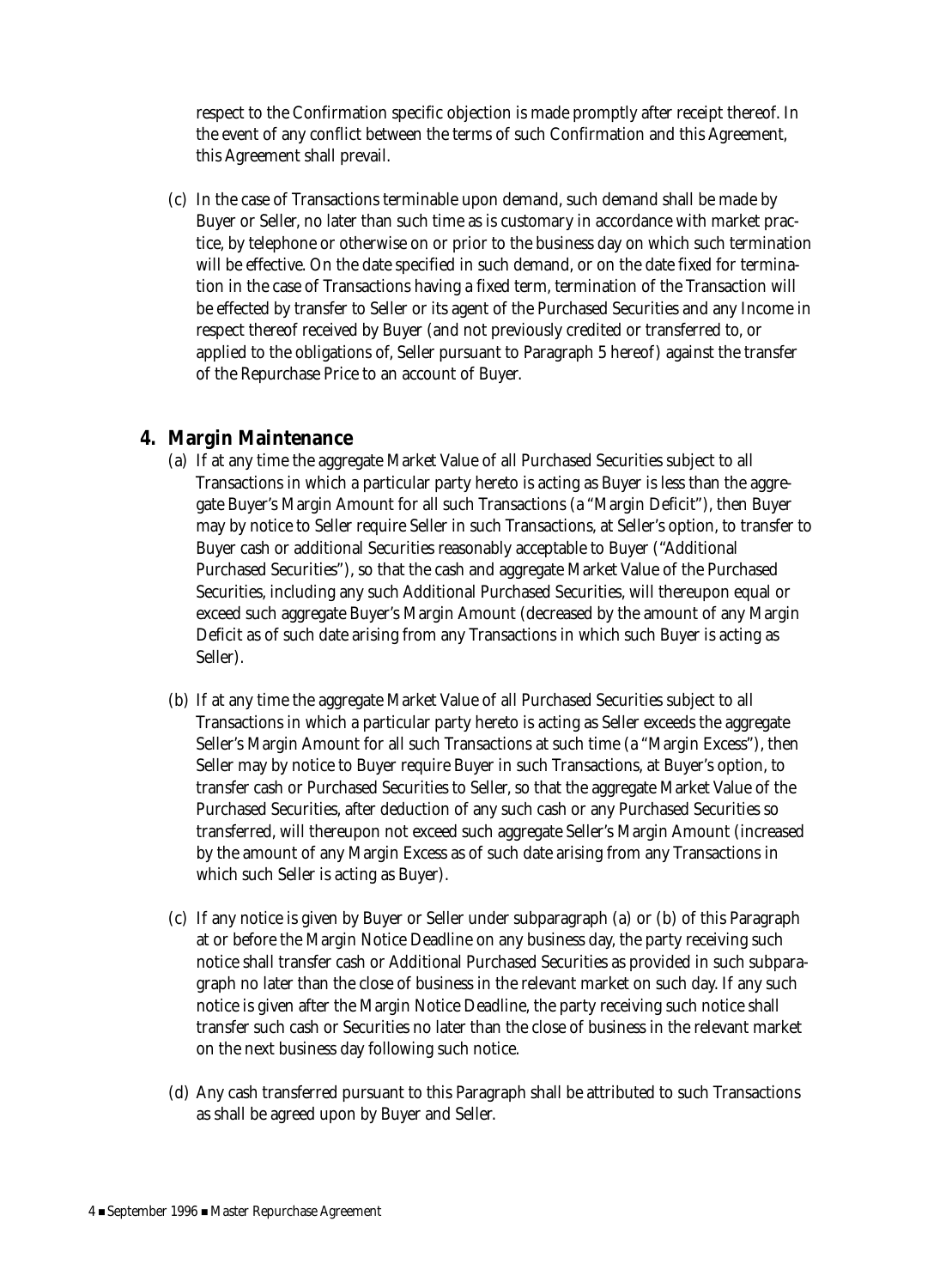- (e) Seller and Buyer may agree, with respect to any or all Transactions hereunder, that the respective rights of Buyer or Seller (or both) under subparagraphs (a) and (b) of this Paragraph may be exercised only where a Margin Deficit or Margin Excess, as the case may be, exceeds a specified dollar amount or a specified percentage of the Repurchase Prices for such Transactions (which amount or percentage shall be agreed to by Buyer and Seller prior to entering into any such Transactions).
- (f) Seller and Buyer may agree, with respect to any or all Transactions hereunder, that the respective rights of Buyer and Seller under subparagraphs (a) and (b) of this Paragraph to require the elimination of a Margin Deficit or a Margin Excess, as the case may be, may be exercised whenever such a Margin Deficit or Margin Excess exists with respect to any single Transaction hereunder (calculated without regard to any other Transaction outstanding under this Agreement).

## **5. Income Payments**

Seller shall be entitled to receive an amount equal to all Income paid or distributed on or in respect of the Securities that is not otherwise received by Seller, to the full extent it would be so entitled if the Securities had not been sold to Buyer. Buyer shall, as the parties may agree with respect to any Transaction (or, in the absence of any such agreement, as Buyer shall reasonably determine in its discretion), on the date such Income is paid or distributed either (i) transfer to or credit to the account of Seller such Income with respect to any Purchased Securities subject to such Transaction or (ii) with respect to Income paid in cash, apply the Income payment or payments to reduce the amount, if any, to be transferred to Buyer by Seller upon termination of such Transaction. Buyer shall not be obligated to take any action pursuant to the preceding sentence (A) to the extent that such action would result in the creation of a Margin Deficit, unless prior thereto or simultaneously therewith Seller transfers to Buyer cash or Additional Purchased Securities sufficient to eliminate such Margin Deficit, or (B) if an Event of Default with respect to Seller has occurred and is then continuing at the time such Income is paid or distributed.

## **6. Security Interest**

Although the parties intend that all Transactions hereunder be sales and purchases and not loans, in the event any such Transactions are deemed to be loans, Seller shall be deemed to have pledged to Buyer as security for the performance by Seller of its obligations under each such Transaction, and shall be deemed to have granted to Buyer a security interest in, all of the Purchased Securities with respect to all Transactions hereunder and all Income thereon and other proceeds thereof.

## **7. Payment and Transfer**

Unless otherwise mutually agreed, all transfers of funds hereunder shall be in immediately available funds. All Securities transferred by one party hereto to the other party (i) shall be in suitable form for transfer or shall be accompanied by duly executed instruments of transfer or assignment in blank and such other documentation as the party receiving possession may reasonably request, (ii) shall be transferred on the book-entry system of a Federal Reserve Bank, or (iii) shall be transferred by any other method mutually acceptable to Seller and Buyer.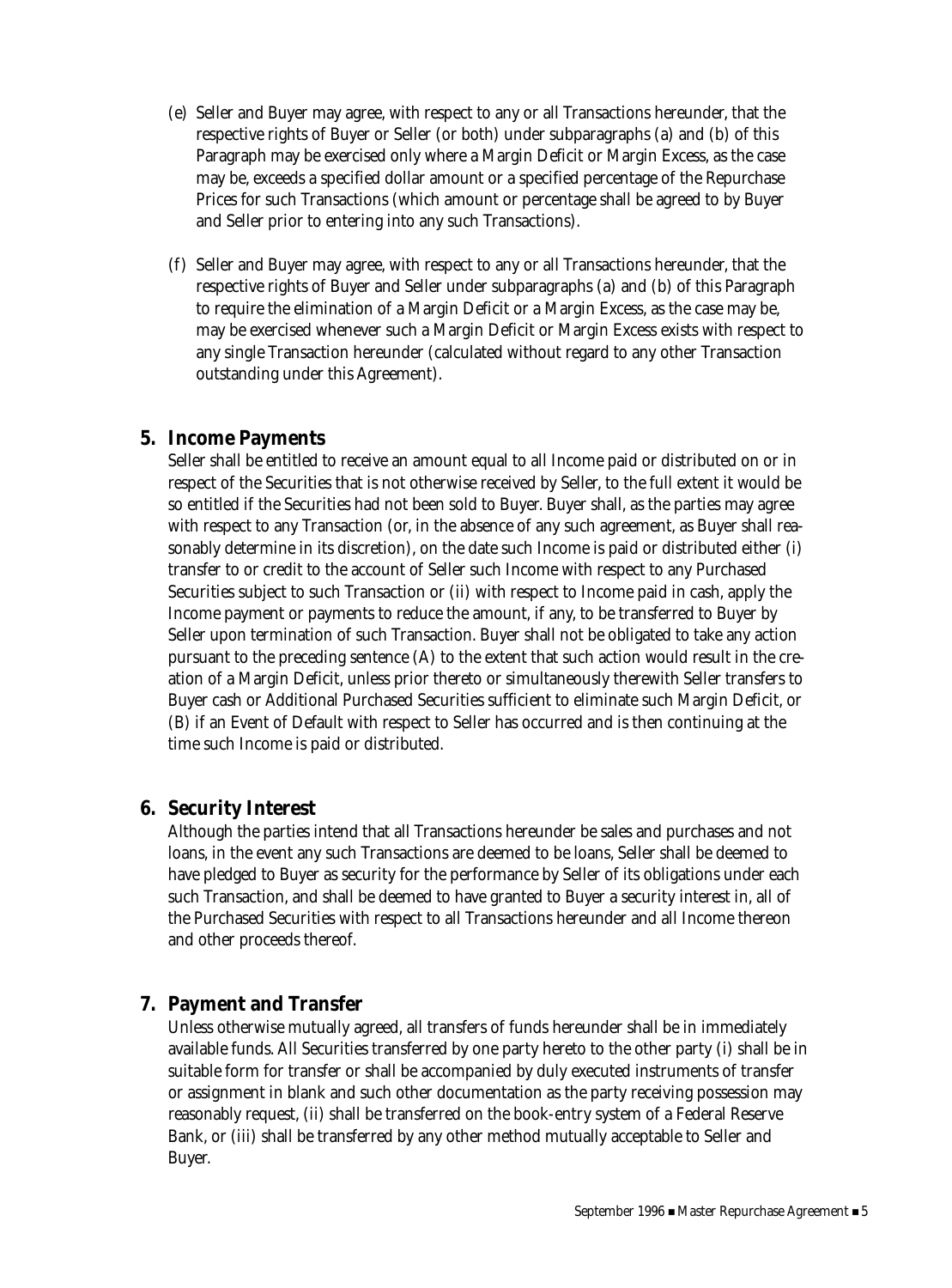## **8. Segregation of Purchased Securities**

To the extent required by applicable law, all Purchased Securities in the possession of Seller shall be segregated from other securities in its possession and shall be identified as subject to this Agreement. Segregation may be accomplished by appropriate identification on the books and records of the holder, including a financial or securities intermediary or a clearing corporation. All of Seller's interest in the Purchased Securities shall pass to Buyer on the Purchase Date and, unless otherwise agreed by Buyer and Seller, nothing in this Agreement shall preclude Buyer from engaging in repurchase transactions with the Purchased Securities or otherwise selling, transferring, pledging or hypothecating the Purchased Securities, but no such transaction shall relieve Buyer of its obligations to transfer Purchased Securities to Seller pursuant to Paragraph 3, 4 or 11 hereof, or of Buyer's obligation to credit or pay Income to, or apply Income to the obligations of, Seller pursuant to Paragraph 5 hereof.

## **Required Disclosure for Transactions in Which the Seller Retains Custody of the Purchased Securities**

Seller is not permitted to substitute other securities for those subject to this Agreement and therefore must keep Buyer's securities segregated at all times, unless in this Agreement Buyer grants Seller the right to substitute other securities. If Buyer grants the right to substitute, this means that Buyer's securities will likely be commingled with Seller's own securities during the trading day. Buyer is advised that, during any trading day that Buyer's securities are commingled with Seller's securities, they [will]\* [may]\*\* be subject to liens granted by Seller to [its clearing bank]\* [third parties]\*\* and may be used by Seller for deliveries on other securities transactions. Whenever the securities are commingled, Seller's ability to resegregate substitute securities for Buyer will be subject to Seller's ability to satisfy [the clearing]\* [any]\*\* lien or to obtain substitute securities.

\* Language to be used under 17 C.F.R. ß403.4(e) if Seller is a government securities broker or dealer other than a financial institution.

\*\* Language to be used under 17 C.F.R. ß403.5(d) if Seller is a financial institution.

## **9. Substitution**

- (a) Seller may, subject to agreement with and acceptance by Buyer, substitute other Securities for any Purchased Securities. Such substitution shall be made by transfer to Buyer of such other Securities and transfer to Seller of such Purchased Securities. After substitution, the substituted Securities shall be deemed to be Purchased Securities.
- (b) In Transactions in which Seller retains custody of Purchased Securities, the parties expressly agree that Buyer shall be deemed, for purposes of subparagraph (a) of this Paragraph, to have agreed to and accepted in this Agreement substitution by Seller of other Securities for Purchased Securities; provided, however, that such other Securities shall have a Market Value at least equal to the Market Value of the Purchased Securities for which they are substituted.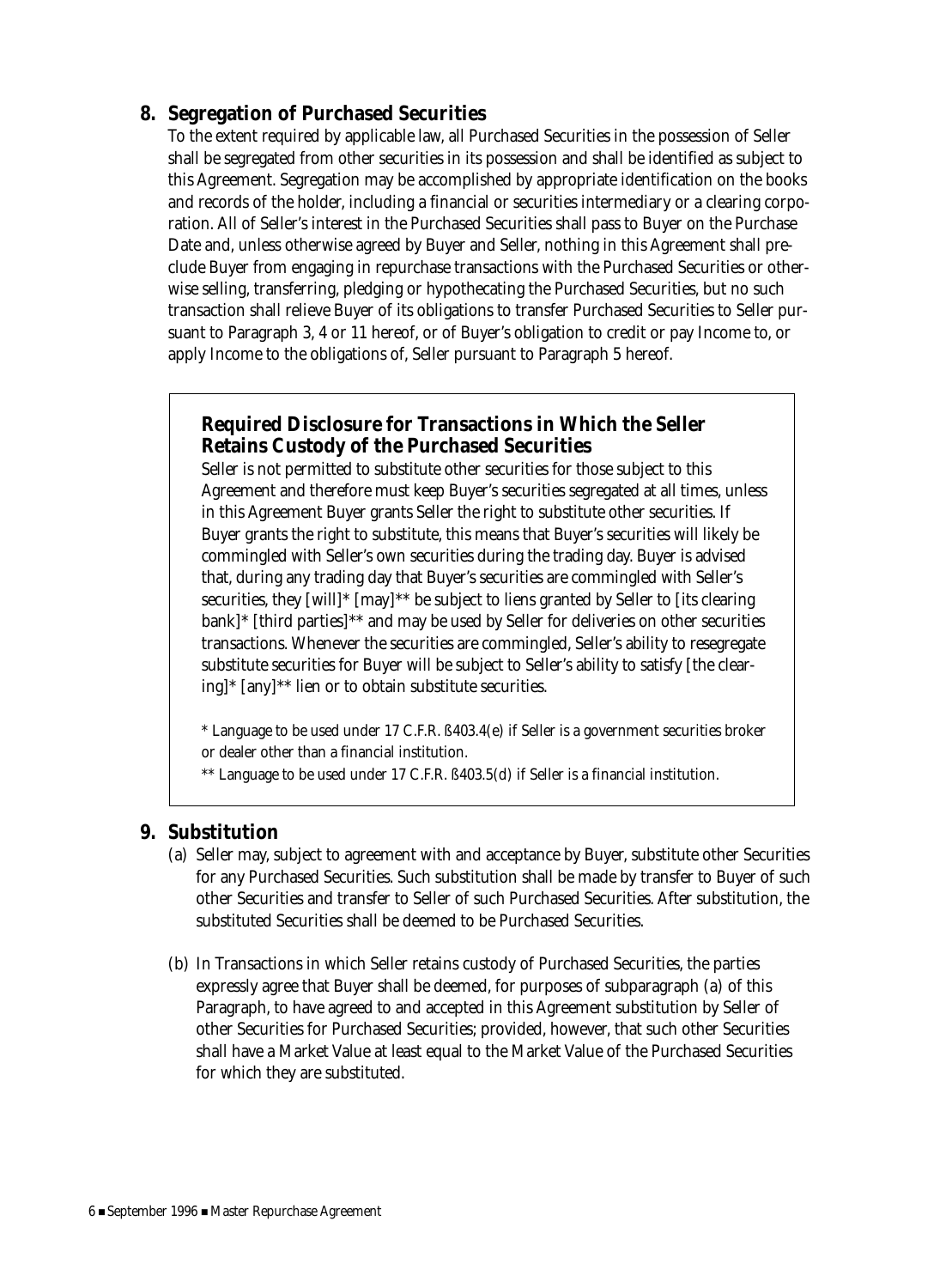## **10.Representations**

Each of Buyer and Seller represents and warrants to the other that (i) it is duly authorized to execute and deliver this Agreement, to enter into Transactions contemplated hereunder and to perform its obligations hereunder and has taken all necessary action to authorize such execution, delivery and performance, (ii) it will engage in such Transactions as principal (or, if agreed in writing, in the form of an annex hereto or otherwise, in advance of any Transaction by the other party hereto, as agent for a disclosed principal), (iii) the person signing this Agreement on its behalf is duly authorized to do so on its behalf (or on behalf of any such disclosed principal), (iv) it has obtained all authorizations of any governmental body required in connection with this Agreement and the Transactions hereunder and such authorizations are in full force and effect and (v) the execution, delivery and performance of this Agreement and the Transactions hereunder will not violate any law, ordinance, charter, bylaw or rule applicable to it or any agreement by which it is bound or by which any of its assets are affected. On the Purchase Date for any Transaction Buyer and Seller shall each be deemed to repeat all the foregoing representations made by it.

#### **11.Events of Default**

In the event that (i) Seller fails to transfer or Buyer fails to purchase Purchased Securities upon the applicable Purchase Date, (ii) Seller fails to repurchase or Buyer fails to transfer Purchased Securities upon the applicable Repurchase Date, (iii) Seller or Buyer fails to comply with Paragraph 4 hereof, (iv) Buyer fails, after one business day's notice, to comply with Paragraph 5 hereof, (v) an Act of Insolvency occurs with respect to Seller or Buyer, (vi) any representation made by Seller or Buyer shall have been incorrect or untrue in any material respect when made or repeated or deemed to have been made or repeated, or (vii) Seller or Buyer shall admit to the other its inability to, or its intention not to, perform any of its obligations hereunder (each an "Event of Default"):

- (a) The nondefaulting party may, at its option (which option shall be deemed to have been exercised immediately upon the occurrence of an Act of Insolvency), declare an Event of Default to have occurred hereunder and, upon the exercise or deemed exercise of such option, the Repurchase Date for each Transaction hereunder shall, if it has not already occurred, be deemed immediately to occur (except that, in the event that the Purchase Date for any Transaction has not yet occurred as of the date of such exercise or deemed exercise, such Transaction shall be deemed immediately canceled). The nondefaulting party shall (except upon the occurrence of an Act of Insolvency) give notice to the defaulting party of the exercise of such option as promptly as practicable.
- (b) In all Transactions in which the defaulting party is acting as Seller, if the nondefaulting party exercises or is deemed to have exercised the option referred to in subparagraph (a) of this Paragraph, (i) the defaulting party's obligations in such Transactions to repurchase all Purchased Securities, at the Repurchase Price therefor on the Repurchase Date determined in accordance with subparagraph (a) of this Paragraph, shall thereupon become immediately due and payable, (ii) all Income paid after such exercise or deemed exercise shall be retained by the nondefaulting party and applied to the aggregate unpaid Repurchase Prices and any other amounts owing by the defaulting party hereunder, and (iii) the defaulting party shall immediately deliver to the nondefaulting party any Purchased Securities subject to such Transactions then in the defaulting party's possession or control.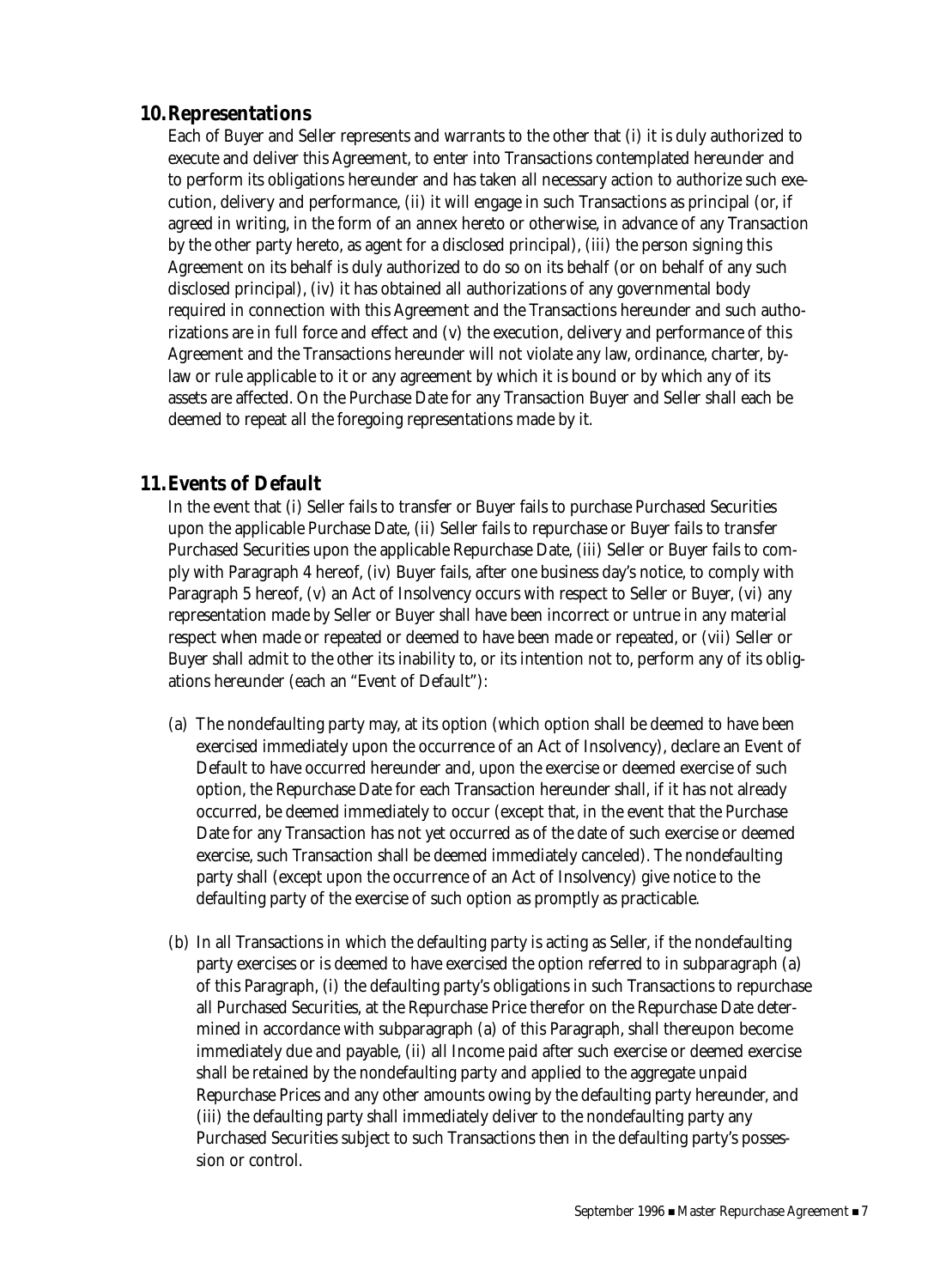- (c) In all Transactions in which the defaulting party is acting as Buyer, upon tender by the nondefaulting party of payment of the aggregate Repurchase Prices for all such Transactions, all right, title and interest in and entitlement to all Purchased Securities subject to such Transactions shall be deemed transferred to the nondefaulting party, and the defaulting party shall deliver all such Purchased Securities to the nondefaulting party.
- (d) If the nondefaulting party exercises or is deemed to have exercised the option referred to in subparagraph (a) of this Paragraph, the nondefaulting party, without prior notice to the defaulting party, may:
	- (i) as to Transactions in which the defaulting party is acting as Seller, (A) immediately sell, in a recognized market (or otherwise in a commercially reasonable manner) at such price or prices as the nondefaulting party may reasonably deem satisfactory, any or all Purchased Securities subject to such Transactions and apply the proceeds thereof to the aggregate unpaid Repurchase Prices and any other amounts owing by the defaulting party hereunder or (B) in its sole discretion elect, in lieu of selling all or a portion of such Purchased Securities, to give the defaulting party credit for such Purchased Securities in an amount equal to the price therefor on such date, obtained from a generally recognized source or the most recent closing bid quotation from such a source, against the aggregate unpaid Repurchase Prices and any other amounts owing by the defaulting party hereunder; and
	- (ii) as to Transactions in which the defaulting party is acting as Buyer, (A) immediately purchase, in a recognized market (or otherwise in a commercially reasonable manner) at such price or prices as the nondefaulting party may reasonably deem satisfactory, securities ("Replacement Securities") of the same class and amount as any Purchased Securities that are not delivered by the defaulting party to the nondefaulting party as required hereunder or (B) in its sole discretion elect, in lieu of purchasing Replacement Securities, to be deemed to have purchased Replacement Securities at the price therefor on such date, obtained from a generally recognized source or the most recent closing offer quotation from such a source.

Unless otherwise provided in Annex I, the parties acknowledge and agree that (1) the Securities subject to any Transaction hereunder are instruments traded in a recognized market, (2) in the absence of a generally recognized source for prices or bid or offer quotations for any Security, the nondefaulting party may establish the source therefor in its sole discretion and (3) all prices, bids and offers shall be determined together with accrued Income (except to the extent contrary to market practice with respect to the relevant Securities).

- (e) As to Transactions in which the defaulting party is acting as Buyer, the defaulting party shall be liable to the nondefaulting party for any excess of the price paid (or deemed paid) by the nondefaulting party for Replacement Securities over the Repurchase Price for the Purchased Securities replaced thereby and for any amounts payable by the defaulting party under Paragraph 5 hereof or otherwise hereunder.
- (f) For purposes of this Paragraph 11, the Repurchase Price for each Transaction hereunder in respect of which the defaulting party is acting as Buyer shall not increase above the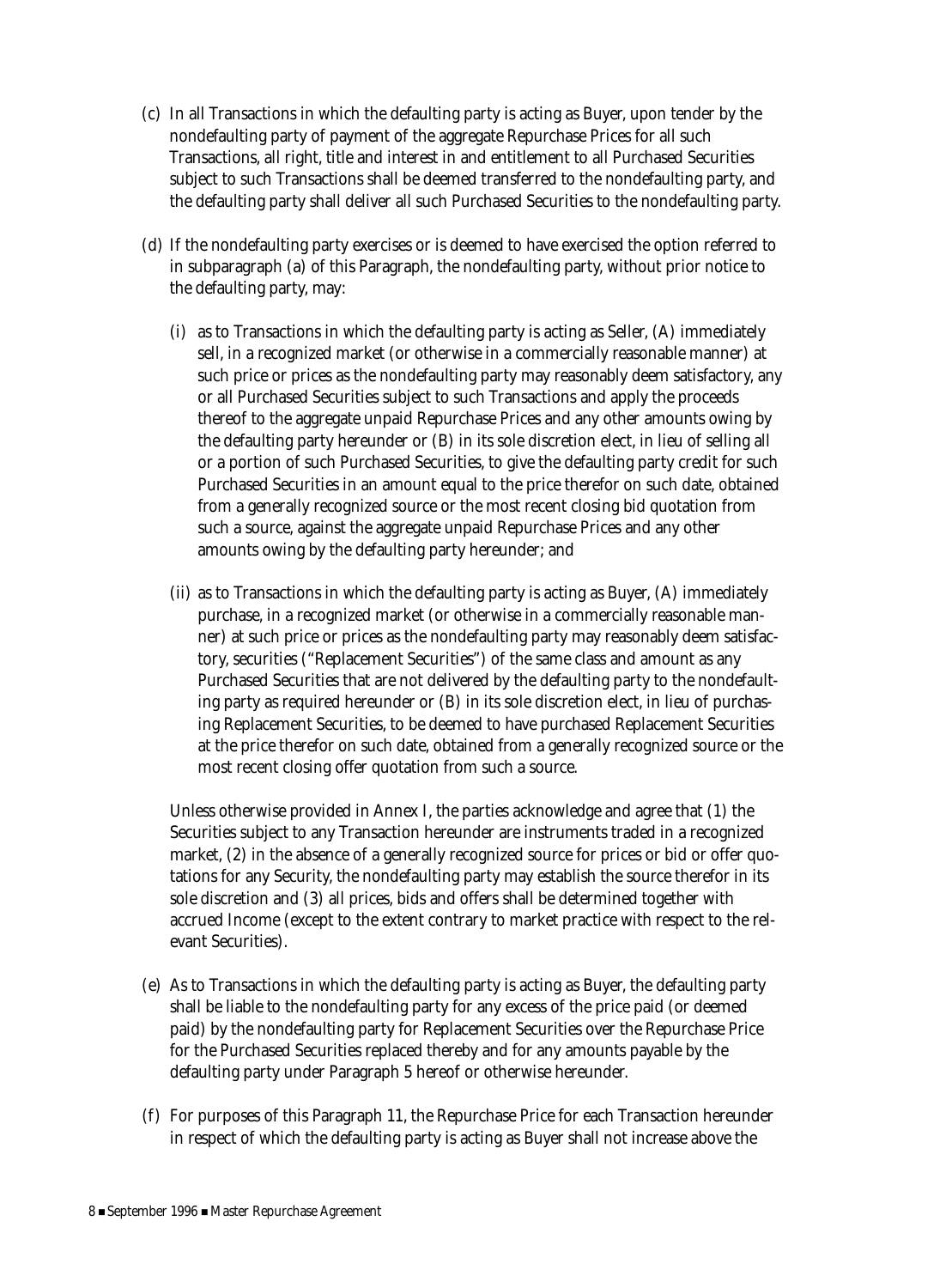amount of such Repurchase Price for such Transaction determined as of the date of the exercise or deemed exercise by the nondefaulting party of the option referred to in subparagraph (a) of this Paragraph.

- (g) The defaulting party shall be liable to the nondefaulting party for (i) the amount of all reasonable legal or other expenses incurred by the nondefaulting party in connection with or as a result of an Event of Default, (ii) damages in an amount equal to the cost (including all fees, expenses and commissions) of entering into replacement transactions and entering into or terminating hedge transactions in connection with or as a result of an Event of Default, and (iii) any other loss, damage, cost or expense directly arising or resulting from the occurrence of an Event of Default in respect of a Transaction.
- (h) To the extent permitted by applicable law, the defaulting party shall be liable to the nondefaulting party for interest on any amounts owing by the defaulting party hereunder, from the date the defaulting party becomes liable for such amounts hereunder until such amounts are (i) paid in full by the defaulting party or (ii) satisfied in full by the exercise of the nondefaulting party's rights hereunder. Interest on any sum payable by the defaulting party to the nondefaulting party under this Paragraph 11(h) shall be at a rate equal to the greater of the Pricing Rate for the relevant Transaction or the Prime Rate.
- (i) The nondefaulting party shall have, in addition to its rights hereunder, any rights otherwise available to it under any other agreement or applicable law.

#### **12.Single Agreement**

Buyer and Seller acknowledge that, and have entered hereinto and will enter into each Transaction hereunder in consideration of and in reliance upon the fact that, all Transactions hereunder constitute a single business and contractual relationship and have been made in consideration of each other. Accordingly, each of Buyer and Seller agrees (i) to perform all of its obligations in respect of each Transaction hereunder, and that a default in the performance of any such obligations shall constitute a default by it in respect of all Transactions hereunder, (ii) that each of them shall be entitled to set off claims and apply property held by them in respect of any Transaction against obligations owing to them in respect of any other Transactions hereunder and (iii) that payments, deliveries and other transfers made by either of them in respect of any Transaction shall be deemed to have been made in consideration of payments, deliveries and other transfers in respect of any other Transactions hereunder, and the obligations to make any such payments, deliveries and other transfers may be applied against each other and netted.

#### **13.Notices and Other Communications**

Any and all notices, statements, demands or other communications hereunder may be given by a party to the other by mail, facsimile, telegraph, messenger or otherwise to the address specified in Annex II hereto, or so sent to such party at any other place specified in a notice of change of address hereafter received by the other. All notices, demands and requests hereunder may be made orally, to be confirmed promptly in writing, or by other communication as specified in the preceding sentence.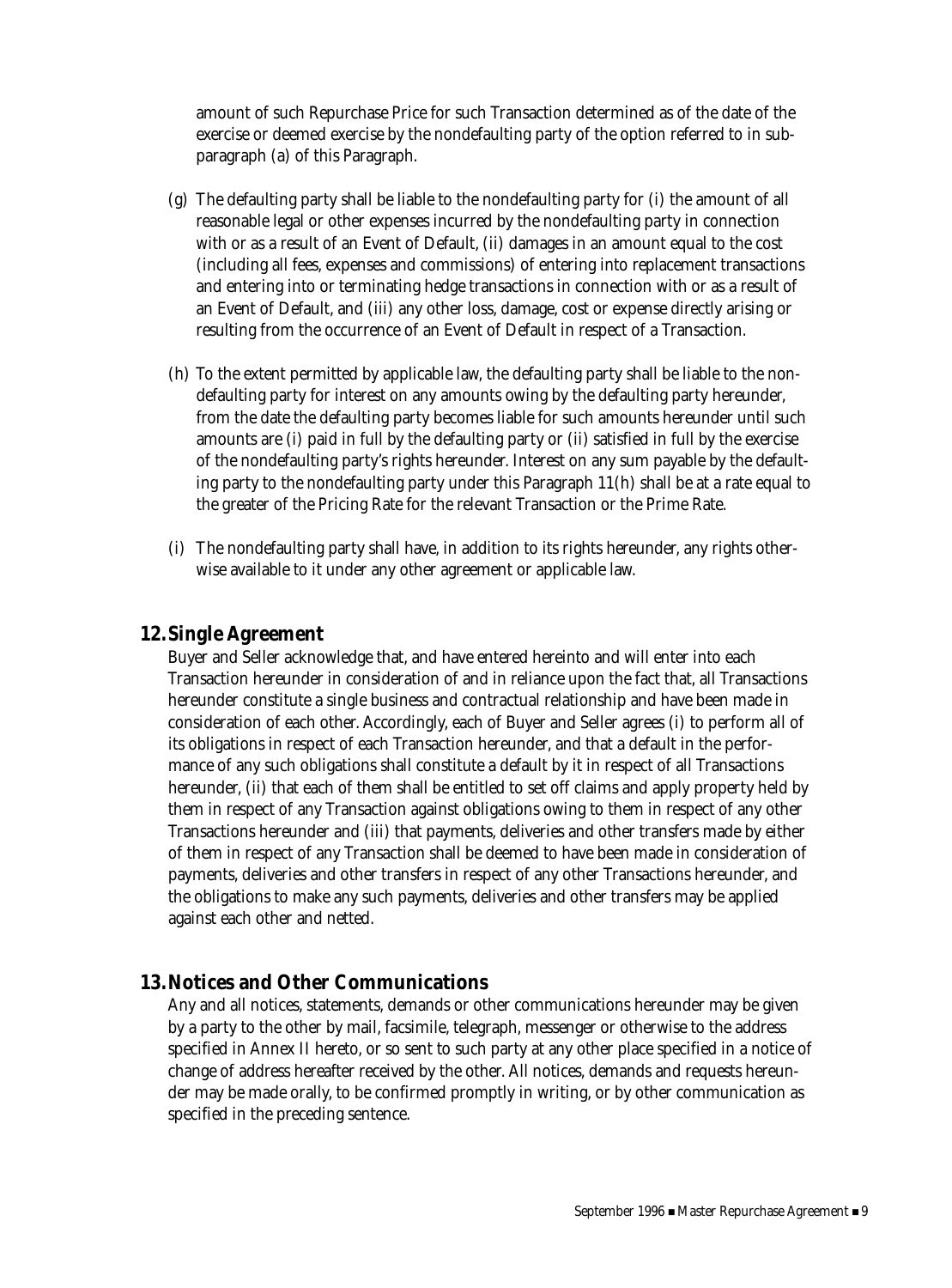## **14.Entire Agreement; Severability**

This Agreement shall supersede any existing agreements between the parties containing general terms and conditions for repurchase transactions. Each provision and agreement herein shall be treated as separate and independent from any other provision or agreement herein and shall be enforceable notwithstanding the unenforceability of any such other provision or agreement.

#### **15.Non-assignability; Termination**

- (a) The rights and obligations of the parties under this Agreement and under any Transaction shall not be assigned by either party without the prior written consent of the other party, and any such assignment without the prior written consent of the other party shall be null and void. Subject to the foregoing, this Agreement and any Transactions shall be binding upon and shall inure to the benefit of the parties and their respective successors and assigns. This Agreement may be terminated by either party upon giving written notice to the other, except that this Agreement shall, notwithstanding such notice, remain applicable to any Transactions then outstanding.
- (b) Subparagraph (a) of this Paragraph 15 shall not preclude a party from assigning, charging or otherwise dealing with all or any part of its interest in any sum payable to it under Paragraph 11 hereof.

#### **16.Governing Law**

This Agreement shall be governed by the laws of the State of New York without giving effect to the conflict of law principles thereof.

#### **17.No Waivers, Etc.**

No express or implied waiver of any Event of Default by either party shall constitute a waiver of any other Event of Default and no exercise of any remedy hereunder by any party shall constitute a waiver of its right to exercise any other remedy hereunder. No modification or waiver of any provision of this Agreement and no consent by any party to a departure herefrom shall be effective unless and until such shall be in writing and duly executed by both of the parties hereto. Without limitation on any of the foregoing, the failure to give a notice pursuant to Paragraph 4(a) or 4(b) hereof will not constitute a waiver of any right to do so at a later date.

#### **18.Use of Employee Plan Assets**

(a) If assets of an employee benefit plan subject to any provision of the Employee Retirement Income Security Act of 1974 ("ERISA") are intended to be used by either party hereto (the "Plan Party") in a Transaction, the Plan Party shall so notify the other party prior to the Transaction. The Plan Party shall represent in writing to the other party that the Transaction does not constitute a prohibited transaction under ERISA or is otherwise exempt therefrom, and the other party may proceed in reliance thereon but shall not be required so to proceed.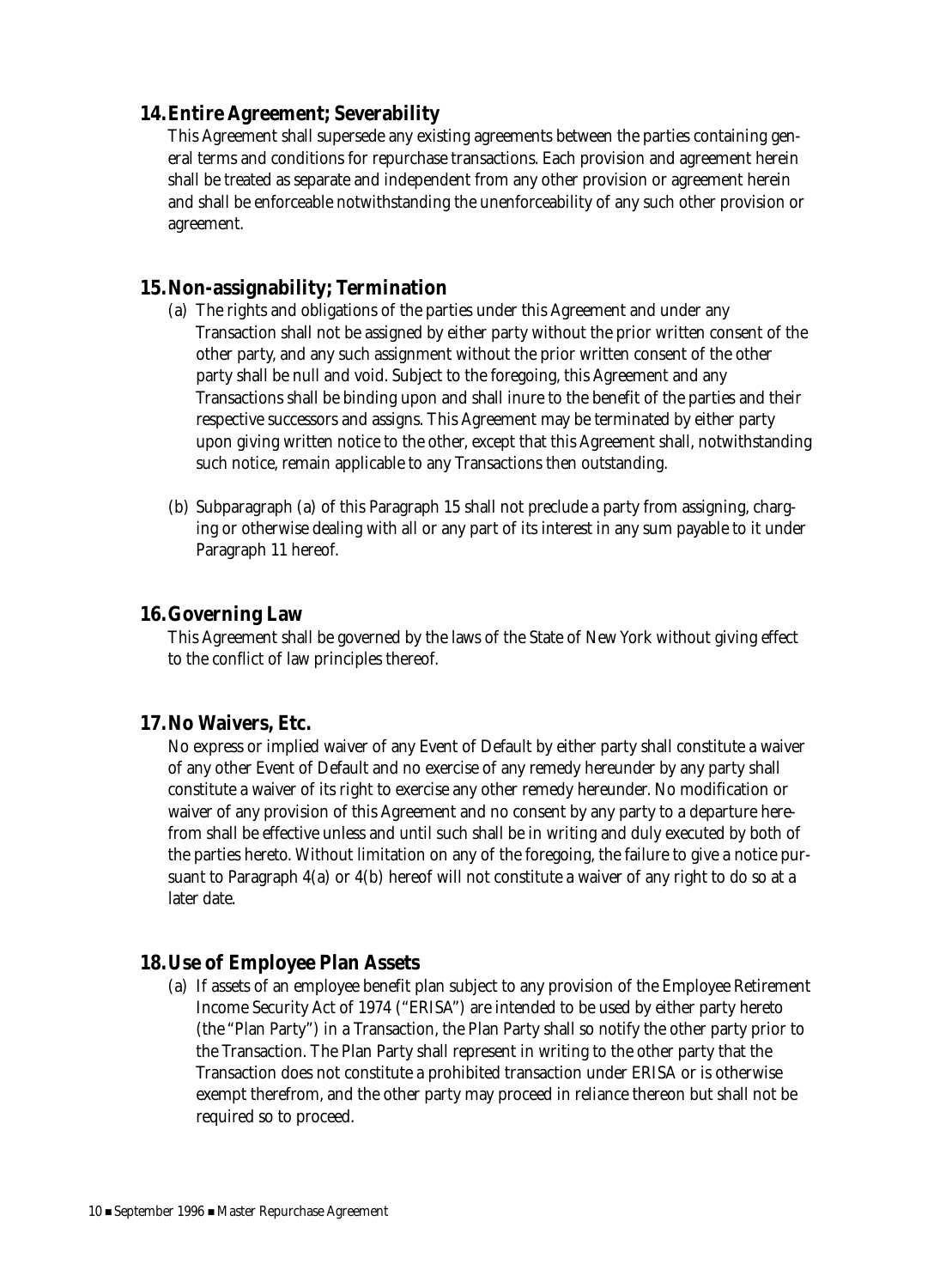- (b) Subject to the last sentence of subparagraph (a) of this Paragraph, any such Transaction shall proceed only if Seller furnishes or has furnished to Buyer its most recent available audited statement of its financial condition and its most recent subsequent unaudited statement of its financial condition.
- (c) By entering into a Transaction pursuant to this Paragraph, Seller shall be deemed (i) to represent to Buyer that since the date of Seller's latest such financial statements, there has been no material adverse change in Seller's financial condition which Seller has not disclosed to Buyer, and (ii) to agree to provide Buyer with future audited and unaudited statements of its financial condition as they are issued, so long as it is a Seller in any outstanding Transaction involving a Plan Party.

## **19.Intent**

- (a) The parties recognize that each Transaction is a "repurchase agreement" as that term is defined in Section 101 of Title 11 of the United States Code, as amended (except insofar as the type of Securities subject to such Transaction or the term of such Transaction would render such definition inapplicable), and a "securities contract" as that term is defined in Section 741 of Title 11 of the United States Code, as amended (except insofar as the type of assets subject to such Transaction would render such definition inapplicable).
- (b) It is understood that either party's right to liquidate Securities delivered to it in connection with Transactions hereunder or to exercise any other remedies pursuant to Paragraph 11 hereof is a contractual right to liquidate such Transaction as described in Sections 555 and 559 of Title 11 of the United States Code, as amended.
- (c) The parties agree and acknowledge that if a party hereto is an "insured depository institution," as such term is defined in the Federal Deposit Insurance Act, as amended ("FDIA"), then each Transaction hereunder is a "qualified financial contract," as that term is defined in FDIA and any rules, orders or policy statements thereunder (except insofar as the type of assets subject to such Transaction would render such definition inapplicable).
- (d) It is understood that this Agreement constitutes a "netting contract" as defined in and subject to Title IV of the Federal Deposit Insurance Corporation Improvement Act of 1991 ("FDICIA") and each payment entitlement and payment obligation under any Transaction hereunder shall constitute a "covered contractual payment entitlement" or "covered contractual payment obligation", respectively, as defined in and subject to FDI-CIA (except insofar as one or both of the parties is not a "financial institution" as that term is defined in FDICIA).

## **20.Disclosure Relating to Certain Federal Protections**

The parties acknowledge that they have been advised that:

(a) in the case of Transactions in which one of the parties is a broker or dealer registered with the Securities and Exchange Commission ("SEC") under Section 15 of the Securities Exchange Act of 1934 ("1934 Act"), the Securities Investor Protection Corporation has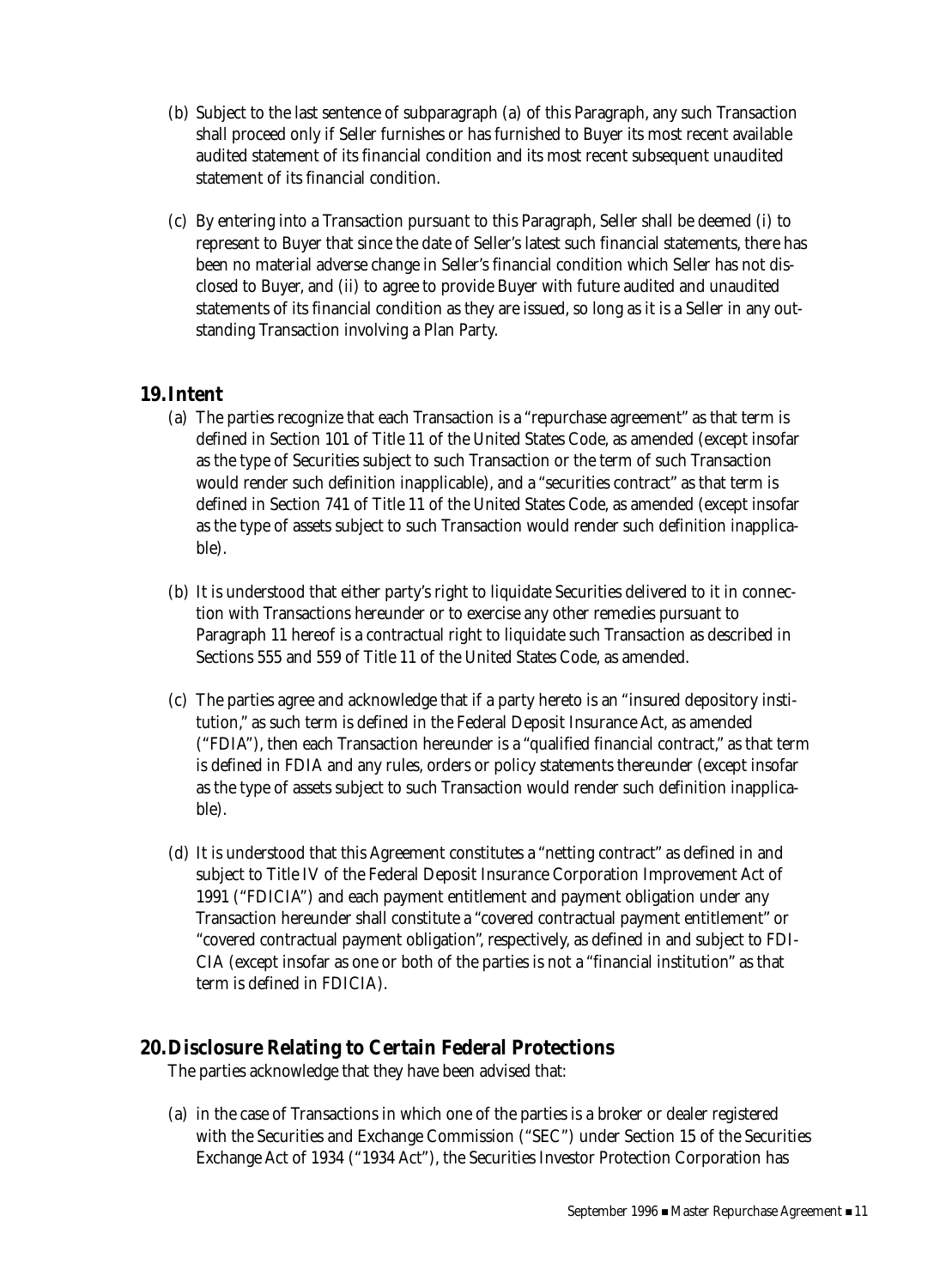taken the position that the provisions of the Securities Investor Protection Act of 1970 ("SIPA") do not protect the other party with respect to any Transaction hereunder;

- (b) in the case of Transactions in which one of the parties is a government securities broker or a government securities dealer registered with the SEC under Section 15C of the 1934 Act, SIPA will not provide protection to the other party with respect to any Transaction hereunder; and
- (c) in the case of Transactions in which one of the parties is a financial institution, funds held by the financial institution pursuant to a Transaction hereunder are not a deposit and therefore are not insured by the Federal Deposit Insurance Corporation or the National Credit Union Share Insurance Fund, as applicable.

| [Name of Party]           | [Name of Party]     |
|---------------------------|---------------------|
|                           | By: $\qquad \qquad$ |
|                           | Title:              |
| Date: $\frac{1}{2}$ Date: |                     |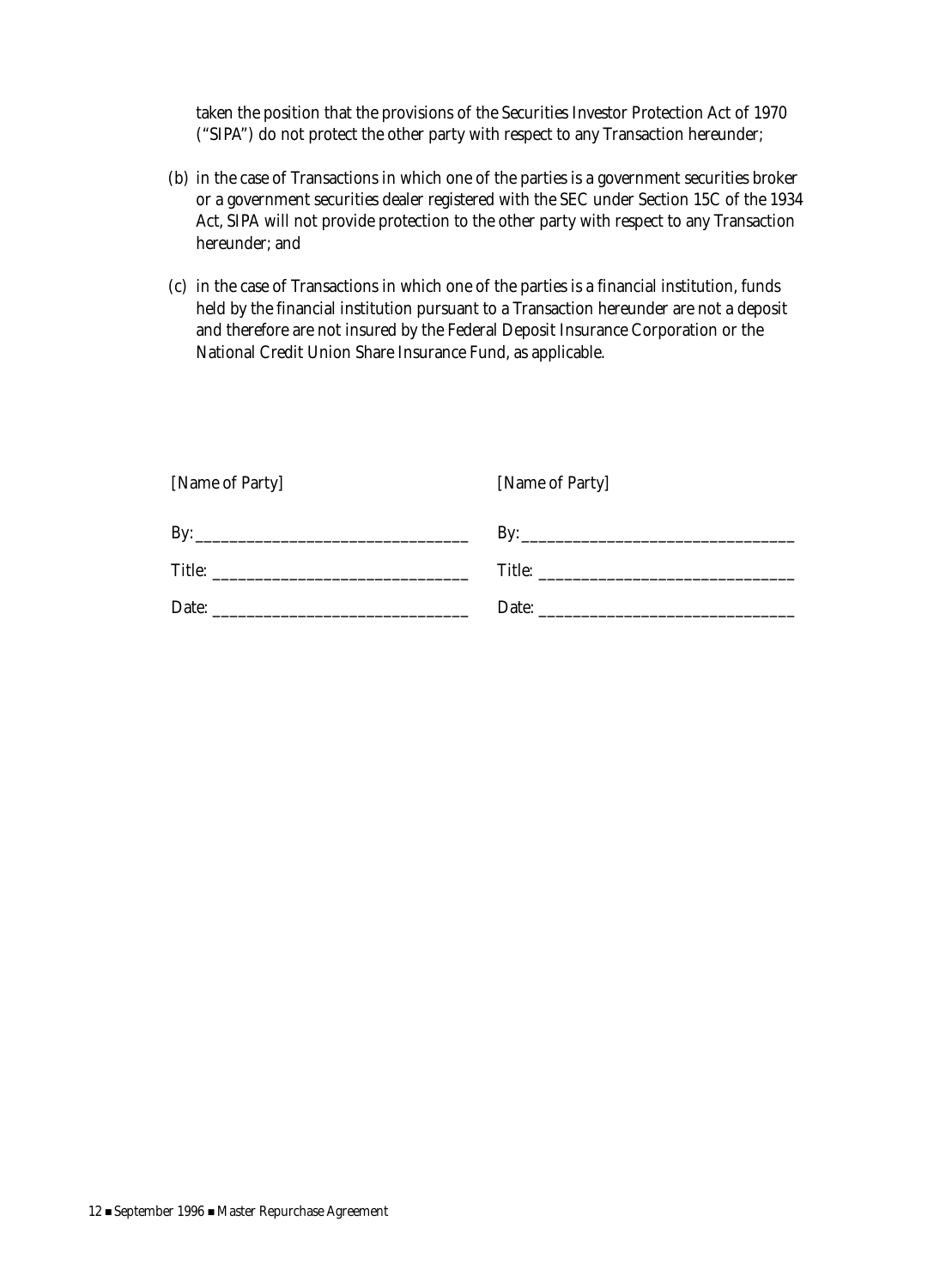# **Annex I**

# **Supplemental Terms and Conditions**

This Annex I forms a part of the Master Repurchase Agreement dated as of  $\frac{1}{\sqrt{1-\frac{1}{n}}}\left| \frac{1}{\sqrt{1-\frac{1}{n}}}\right|$ "Agreement") between \_\_\_\_\_\_\_\_\_\_\_\_\_\_\_\_\_ and \_\_\_\_\_\_\_\_\_\_\_\_\_\_\_. Capitalized terms used but not defined in this Annex I shall have the meanings ascribed to them in the Agreement.

**1.** Other Applicable Annexes. In addition to this Annex I and Annex II, the following Annexes and any Schedules thereto shall form a part of this Agreement and shall be applicable thereunder:

[Annex III (International Transactions)]

[Annex IV (Party Acting as Agent)]

[Annex V (Margin for Forward Transactions)]

[Annex VI (Buy/Sell Back Transactions)]

[Annex VII (Transactions Involving Registered Investment Companies)]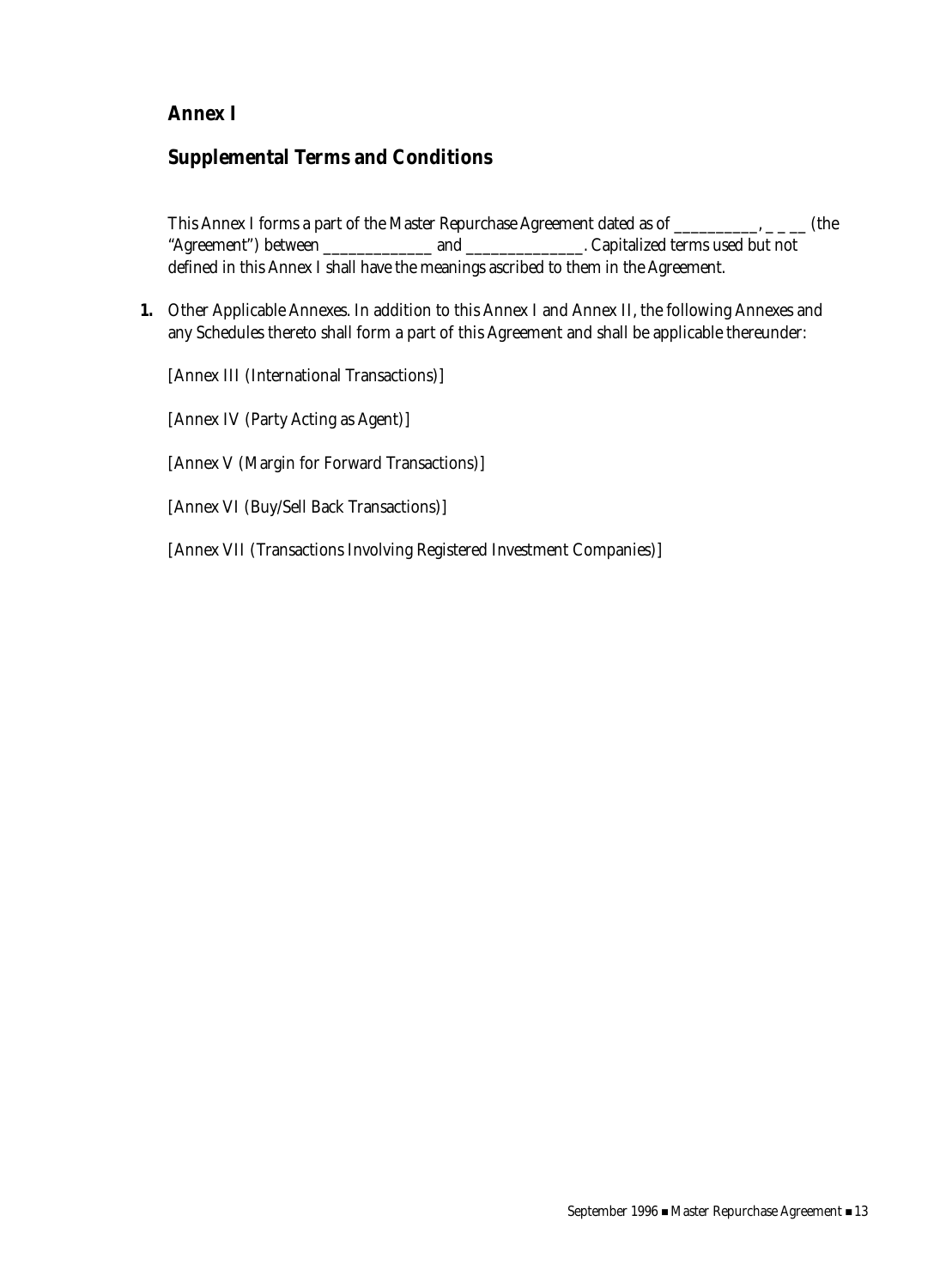# **Annex II**

**Names and Addresses for Communications Between Parties**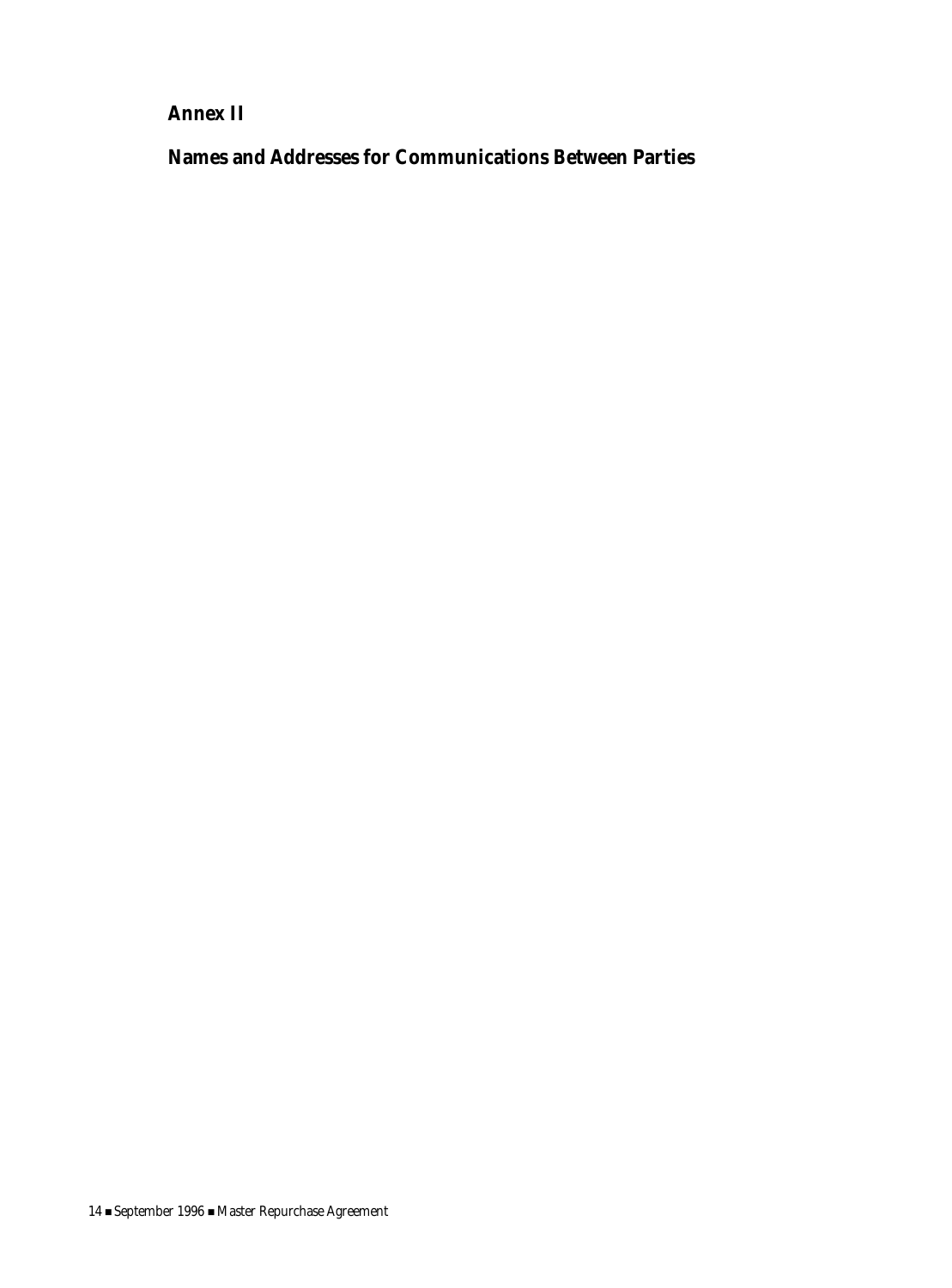# **Annex III**

# **International Transactions**

This Annex III (including any Schedules hereto) forms a part of the Master Repurchase Agreement dated as of \_\_\_\_\_\_\_\_\_\_\_\_\_\_\_\_\_\_\_\_\_\_\_\_ (the "Agreement") between \_\_\_\_\_\_\_\_\_\_\_\_\_\_\_\_\_\_\_\_ and \_\_\_\_\_\_\_\_\_\_\_\_\_\_\_\_\_\_\_\_ . Capitalized terms used but not defined in this Annex III shall have the meanings ascribed to them in the Agreement.

- **1. Definitions.** For purposes of the Agreement and this Annex III:
	- (a) The following terms shall have the following meanings:

"Base Currency", United States dollars or such other currency as Buyer and Seller may agree in the Confirmation with respect to any International Transaction or otherwise in writing;

"Business Day" or "business day":

- (i) in relation to any International Transaction which (A) involves an International Security and (B) is to be settled through CEDEL or Euroclear, a day on which CEDEL or, as the case may be, Euroclear is open to settle business in the currency in which the Purchase Price and the Repurchase Price are denominated;
- (ii) in relation to any International Transaction which (A) involves an International Security and (B) is to be settled through a settlement system other than CEDEL or Euroclear, a day on which that settlement system is open to settle such International Transaction;
- (iii)in relation to any International Transaction which involves a delivery of Securities not falling within (i) or (ii) above, a day on which banks are open for business in the place where delivery of the relevant Securities is to be effected; and
- (iv) in relation to any International Transaction which involves an obligation to make a payment not falling within (i) or (ii) above, a day other than a Saturday or Sunday on which banks are open for business in the principal financial center of the country of which the currency in which the payment is denominated is the official currency and, if different, in the place where any account designated by the parties for the making or receipt of the payment is situated (or, in the case of ECU, a day on which ECU clearing operates);

"CEDEL", CEDEL Bank, société anonyme;

"Contractual Currency", the currency in which the International Securities subject to any International Transaction are denominated or such other currency as may be specified in the Confirmation with respect to any International Transaction;

"Euroclear", Morgan Guaranty Trust Company of New York, Brussels Branch, as operator of the Euroclear System;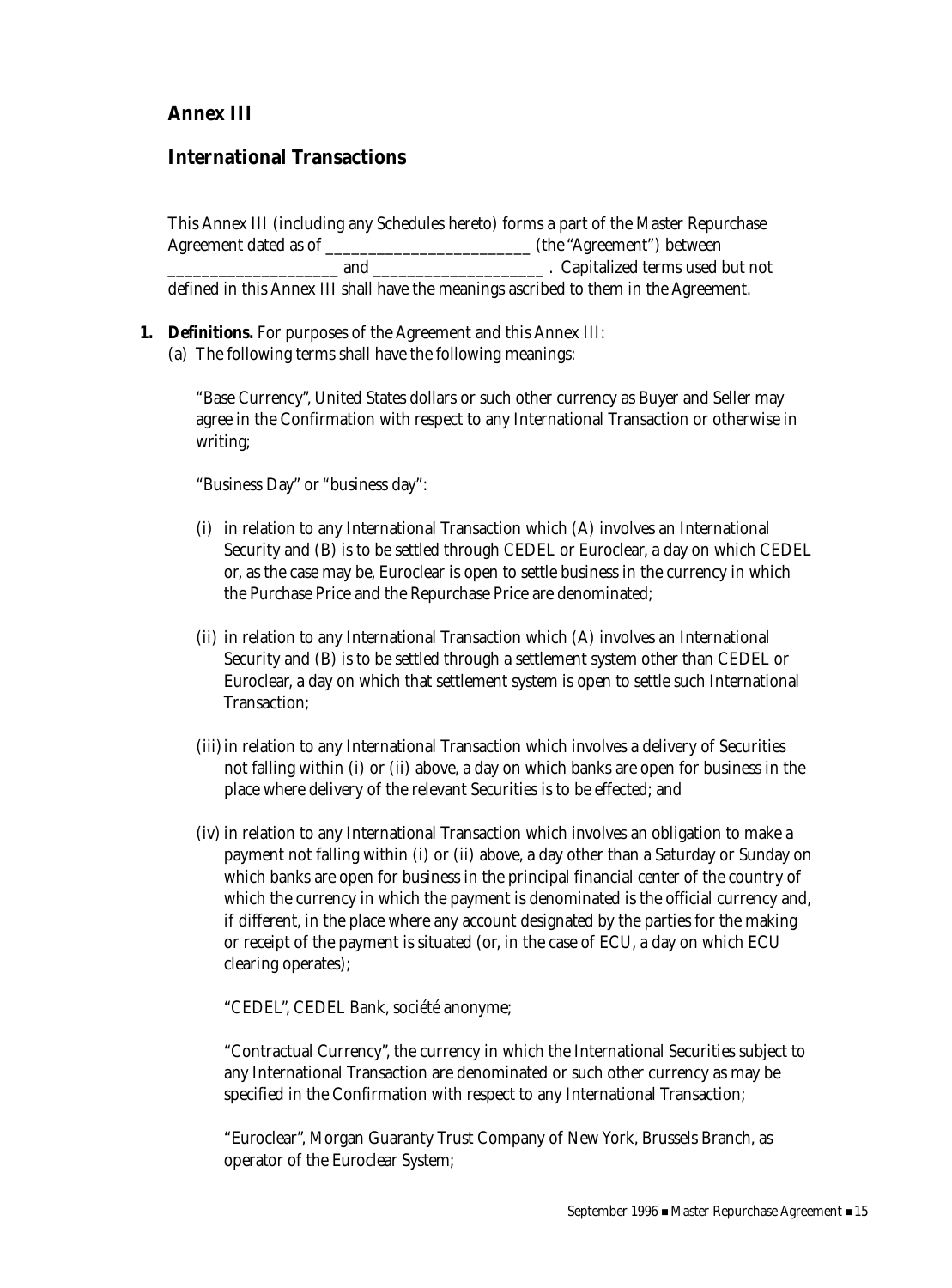"International Security", any Security that (i) is denominated in a currency other than United States dollars or (ii) is capable of being cleared through a clearing facility outside the United States or (iii) is issued by an issuer organized under the laws of a jurisdiction other than the United States (or any political subdivision thereof);

"International Transaction", any Transaction involving (i) an International Security or (ii) a party organized under the laws of a jurisdiction other than the United States (or any political subdivision thereof) or having its principal place of business outside the United States or (iii) a branch or office outside the United States designated in Annex I by a party organized under the laws of the United States (or any political subdivision thereof) as an office through which that party may act;

"LIBOR", in relation to any sum in any currency, the offered rate for deposits for such sum in such currency for a period of three months which appears on the Reuters Screen LIBO page as of 11:00 A.M., London time, on the date on which it is to be determined (or, if more than one such rate appears, the arithmetic mean of such rates);

"Spot Rate", where an amount in one currency is to be converted into a second currency on any date, the spot rate of exchange of a comparable amount quoted by a major money-center bank in the New York interbank market, as agreed by Buyer and Seller, for the sale by such bank of such second currency against a purchase by it of such first currency.

- (b) Notwithstanding Paragraph 2 of the Agreement, the term "Prime Rate" shall mean, with respect to any International Transaction, LIBOR plus a spread, as may be specified in the Confirmation with respect to any International Transaction or otherwise in writing.
- **2. Manner of Transfer.** All transfers of International Securities (i) shall be in suitable form for transfer and accompanied by duly executed instruments of transfer or assignment in blank (where required for transfer) and such other documentation as the transferee may reasonably request, or (ii) shall be transferred through the book-entry system of Euroclear or CEDEL, or (iii) shall be transferred through any other agreed securities clearing system or (iv) shall be transferred by any other method mutually acceptable to Seller and Buyer.

#### **3. Contractual Currency.**

- (a) Unless otherwise mutually agreed, all funds transferred in respect of the Purchase Price or the Repurchase Price in any International Transaction shall be in the Contractual Currency.
- (b) Notwithstanding subparagraph (a) of this Paragraph 3, the payee of any payment may, at its option, accept tender thereof in any other currency; provided, however, that, to the extent permitted by applicable law, the obligation of the payor to make such payment will be discharged only to the extent of the amount of the Contractual Currency that such payee may, consistent with normal banking procedures, purchase with such other currency (after deduction of any premium and costs of exchange) for delivery within the customary delivery period for spot transactions in respect of the relevant currency.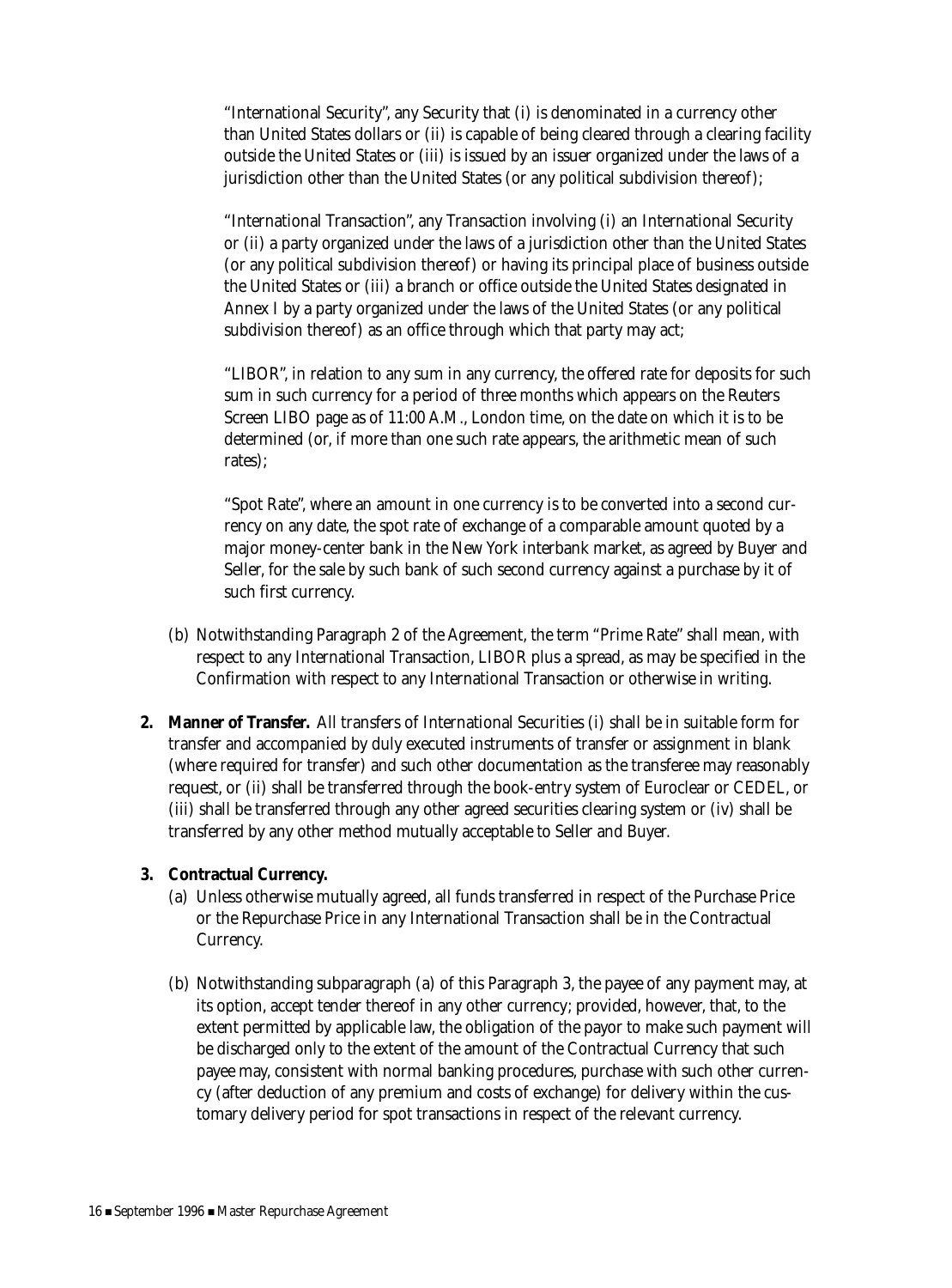- (c) If for any reason the amount in the Contractual Currency so received, including amounts received after conversion of any recovery under any judgment or order expressed in a currency other than the Contractual Currency, falls short of the amount in the Contractual Currency due in respect of the Agreement, the party required to make the payment shall (unless an Event of Default has occurred and such party is the nondefaulting party) as a separate and independent obligation (which shall not merge with any judgment or any payment or any partial payment or enforcement of payment) and to the extent permitted by applicable law, immediately pay such additional amount in the Contractual Currency as may be necessary to compensate for the shortfall.
- (d) If for any reason the amount of the Contractual Currency received by one party hereto exceeds the amount in the Contractual Currency due such party in respect of the Agreement, then (unless an Event of Default has occurred and such party is the nondefaulting party) the party receiving the payment shall refund promptly the amount of such excess.
- **4. Notices.** Any and all notices, statements, demands or other communications with respect to International Transactions shall be given in accordance with Paragraph 13 of the Agreement and shall be in the English language.

#### **5. Taxes.**

- (a) Transfer taxes, stamp taxes and all similar costs with respect to the transfer of Securities shall be paid by Seller.
- (b) (i) Unless otherwise agreed, all money payable by one party (the "Payor") to the other (the "Payee") in respect of any International Transaction shall be paid free and clear of, and without withholding or deduction for, any taxes or duties of whatsoever nature imposed, levied, collected, withheld or assessed by any authority having power to tax (a "Tax"), unless the withholding or deduction of such Tax is required by law. In that event, unless otherwise agreed, Payor shall pay such additional amounts as will result in the net amounts receivable by Payee (after taking account of such withholding or deduction) being equal to such amounts as would have been received by Payee had no such Tax been required to be withheld or deducted; provided that for purposes of Paragraphs 5 and 6 the term "Tax" shall not include any Tax that would not have been imposed but for the existence of any present or former connection between Payee and the jurisdiction imposing such Tax other than the mere receipt of payment from Payor or the performance of Payee's obligations under an International Transaction. The parties acknowledge and agree, for the avoidance of doubt, that the amount of Income required to be transferred, credited or applied by Buyer for the benefit of Seller under Paragraph 5 of the Agreement shall be determined without taking into account any Tax required to be withheld or deducted from such Income, unless otherwise agreed.
	- (ii) In the case of any Tax required to be withheld or deducted from any money payable to a party hereto acting as Payee by the other party hereto acting as Payor, Payee agrees to deliver to Payor (or, if applicable, to the authority imposing the Tax) any certificate or document reasonably requested by Payor that would entitle Payee to an exemption from, or reduction in the rate of, withholding or deduction of Tax from money payable by Payor to Payee.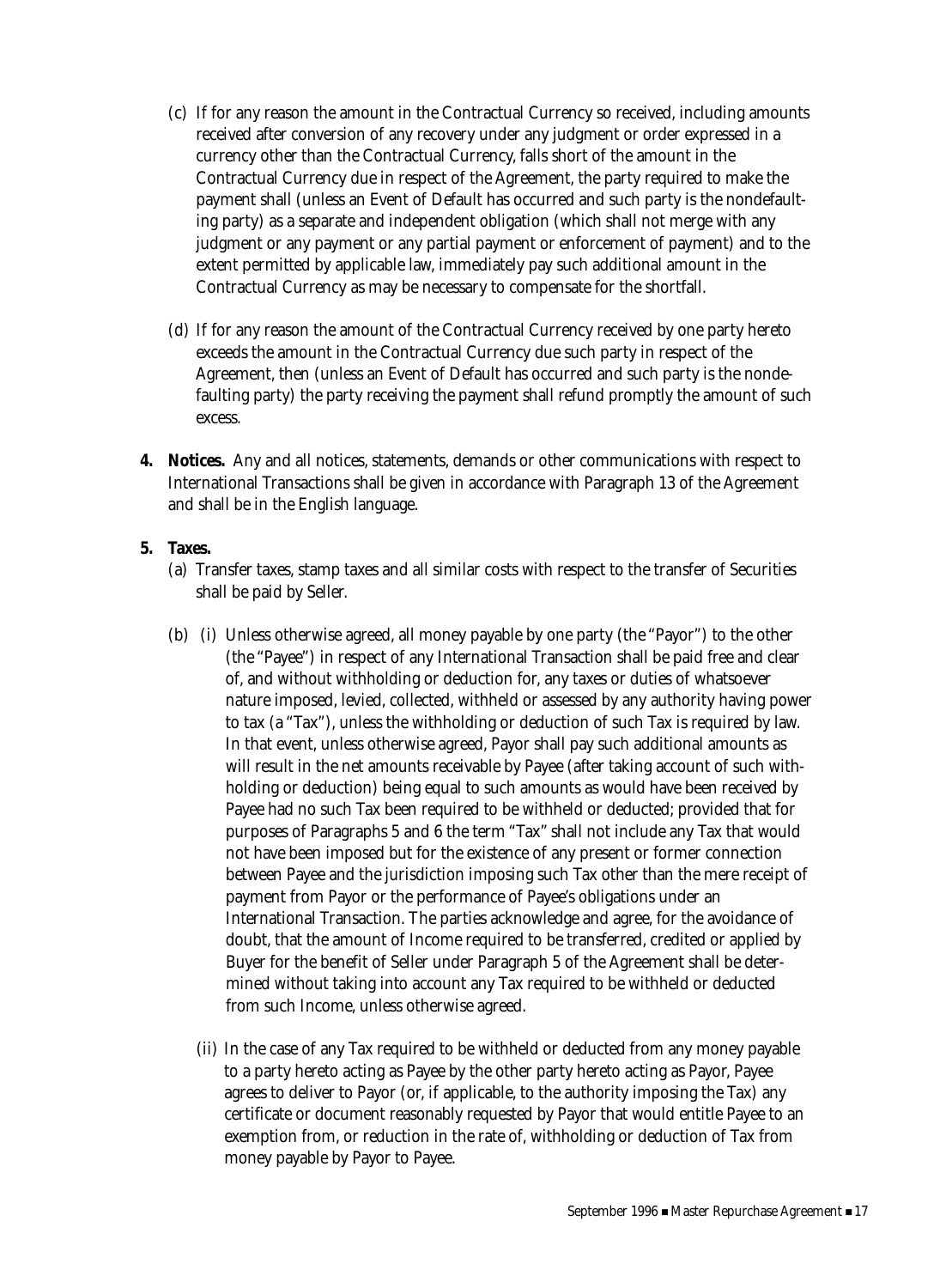- (iii)Each party hereto agrees to notify the other party of any circumstance known or reasonably known to it (other than a Change of Tax Law, as defined in Paragraph 6 hereof) that causes a certificate or document provided by it pursuant to subparagraph (b)(ii) of this Paragraph to fail to be true.
- (iv) Notwithstanding subparagraph (b)(i) of this Paragraph, no additional amounts shall be payable by Payor to Payee in respect of an International Transaction to the extent that such additional amounts are payable as a result of a failure by Payee to comply with its obligations under subparagraph (b)(ii) or (b)(iii) of this Paragraph with respect to such International Transaction.

#### **6. Tax Event.**

- (a) This Paragraph 6 shall apply if either party notifies the other, with respect to a Tax required to be collected by withholding or deduction, that —
	- (i) any action taken by a taxing authority or brought in a court of competent jurisdiction after the date an International Transaction is entered into, regardless of whether such action is taken or brought with respect to a party to the Agreement; or
	- (ii) a change in the fiscal or regulatory regime after the date an International Transaction is entered into,

(each, a "Change of Tax Law") has or will, in the notifying party's reasonable opinion, have a material adverse effect on such party in the context of an International Transaction.

- (b) If so requested by the other party, the notifying party will furnish the other party with an opinion of a suitably qualified adviser that an event referred to in subparagraph (a)(i) or (a)(ii) of this Paragraph 6 has occurred and affects the notifying party.
- (c) Where this Paragraph 6 applies, the party giving the notice referred to in subparagraph (a) above may, subject to subparagraph (d) below, terminate the International Transaction effective from a date specified in the notice, not being earlier (unless so agreed by the other party) than 30 days after the date of such notice, by nominating such date as the Repurchase Date.
- (d) If the party receiving the notice referred to in subparagraph (a) of this Paragraph 6 so elects, it may override such notice by giving a counter-notice to the other party. If a counter-notice is given, the party which gives such counter-notice will be deemed to have agreed to indemnify the other party against the adverse effect referred to in subparagraph (a) of this Paragraph 6 so far as it relates to the relevant International Transaction and the original Repurchase Date will continue to apply.
- (e) Where an International Transaction is terminated as described in this Paragraph 6, the party which has given the notice to terminate shall indemnify the other party against any reasonable legal and other professional expenses incurred by the other party by reason of the termination, but the other party may not claim any sum constituting consequential loss or damage in respect of a termination in accordance with this Paragraph 6.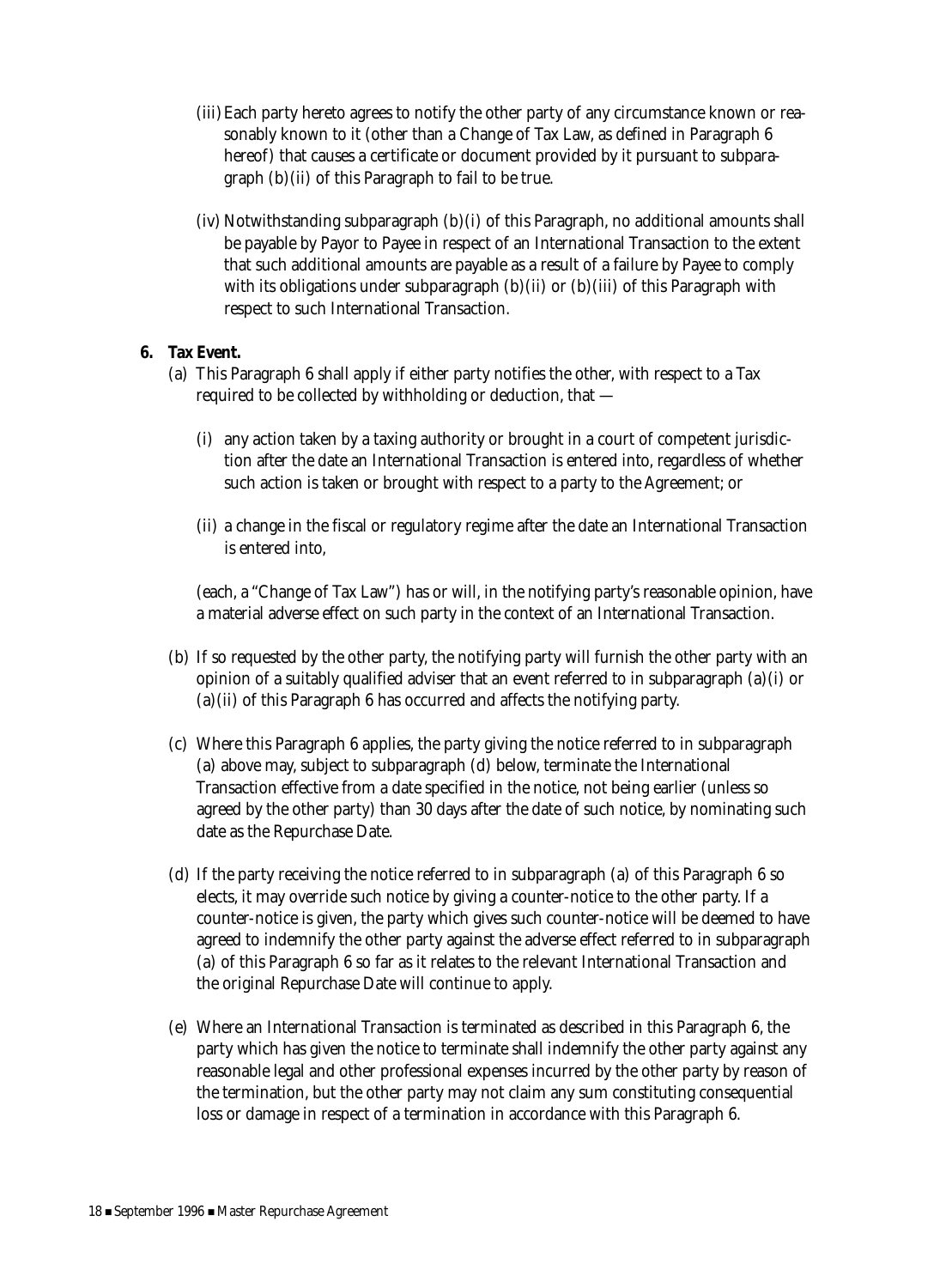- (f) This Paragraph 6 is without prejudice to Paragraph 5 of this Annex III; but an obligation to pay additional amounts pursuant to Paragraph 5 of this Annex III may, where appropriate, be a circumstance which causes this Paragraph 6 to apply.
- **7. Margin.** In the calculation of "Margin Deficit" and "Margin Excess" pursuant to Paragraph 4 of the Agreement, all sums not denominated in the Base Currency shall be deemed to be converted into the Base Currency at the Spot Rate on the date of such calculation.

## **8. Events of Default.**

- (a) In addition to the Events of Default set forth in Paragraph 11 of the Agreement, it shall be an additional "Event of Default" if either party fails, after one business day's notice, to perform any covenant or obligation required to be performed by it under this Annex III, including, without limitation, the payment of taxes or additional amounts as required by Paragraph 5 of this Annex III.
- (b) In addition to the other rights of a nondefaulting party under Paragraph 11 of the Agreement, following an Event of Default, the nondefaulting party may, at any time at its option, effect the conversion of any currency into a different currency of its choice at the Spot Rate on the date of the exercise of such option and offset obligations of the defaulting party denominated in different currencies against each other.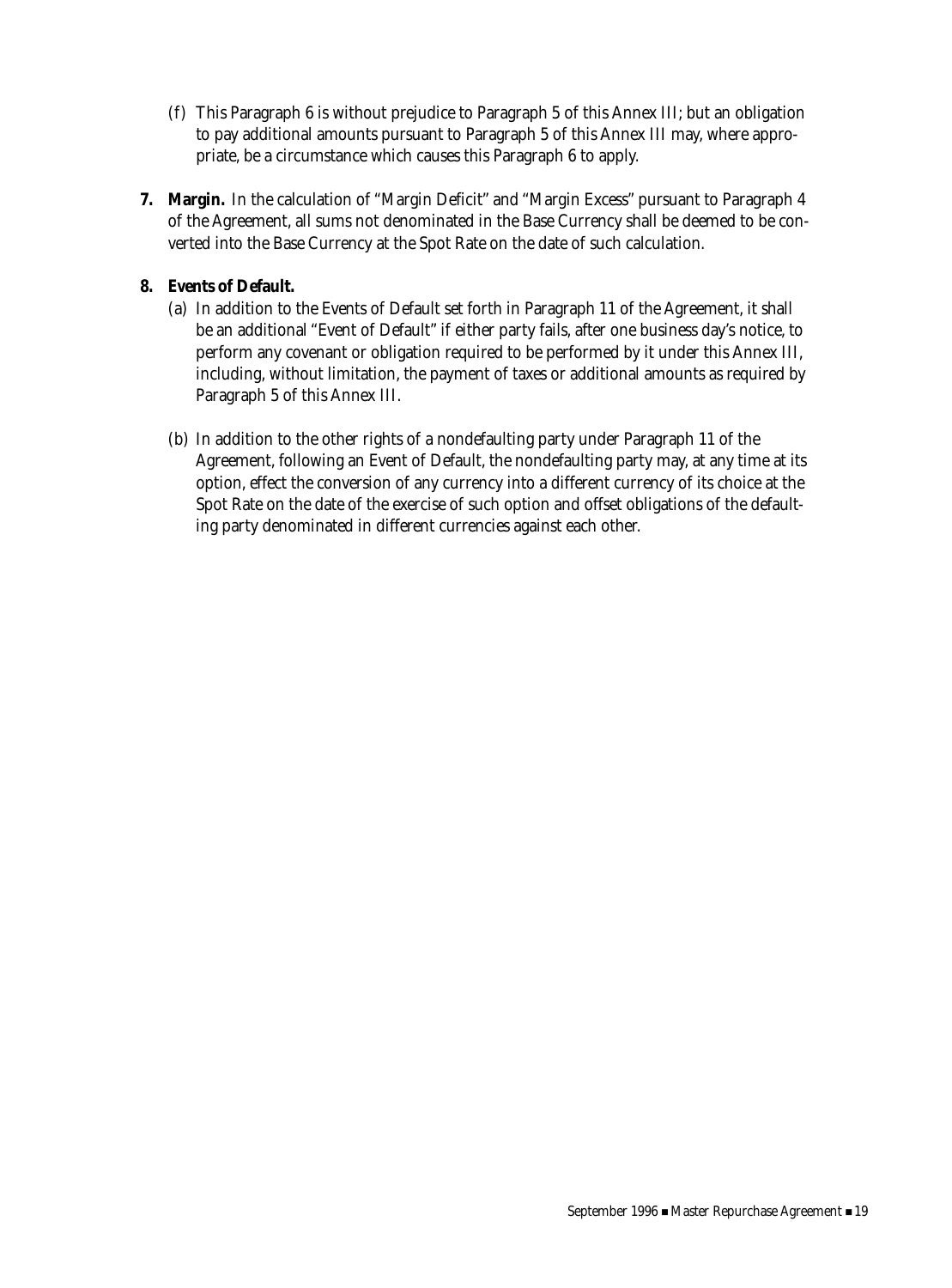# **Schedule III.A**

# **International Transactions Relating to [Relevant Country]**

This Schedule III.A forms a part of Annex III to the Master Repurchase Agreement dated as of \_\_\_\_\_\_\_\_\_\_\_\_\_\_\_\_\_\_\_\_\_ , \_\_\_\_ (the "Agreement") between \_\_\_\_\_\_\_\_\_\_\_\_\_\_\_\_\_\_\_\_\_ and \_\_\_\_\_\_\_\_\_\_\_\_\_\_\_\_\_\_\_\_\_ . Capitalized terms used but not defined in this Schedule III.A shall have the meanings ascribed to them in Annex III.

[Insert provisions applicable to relevant country.]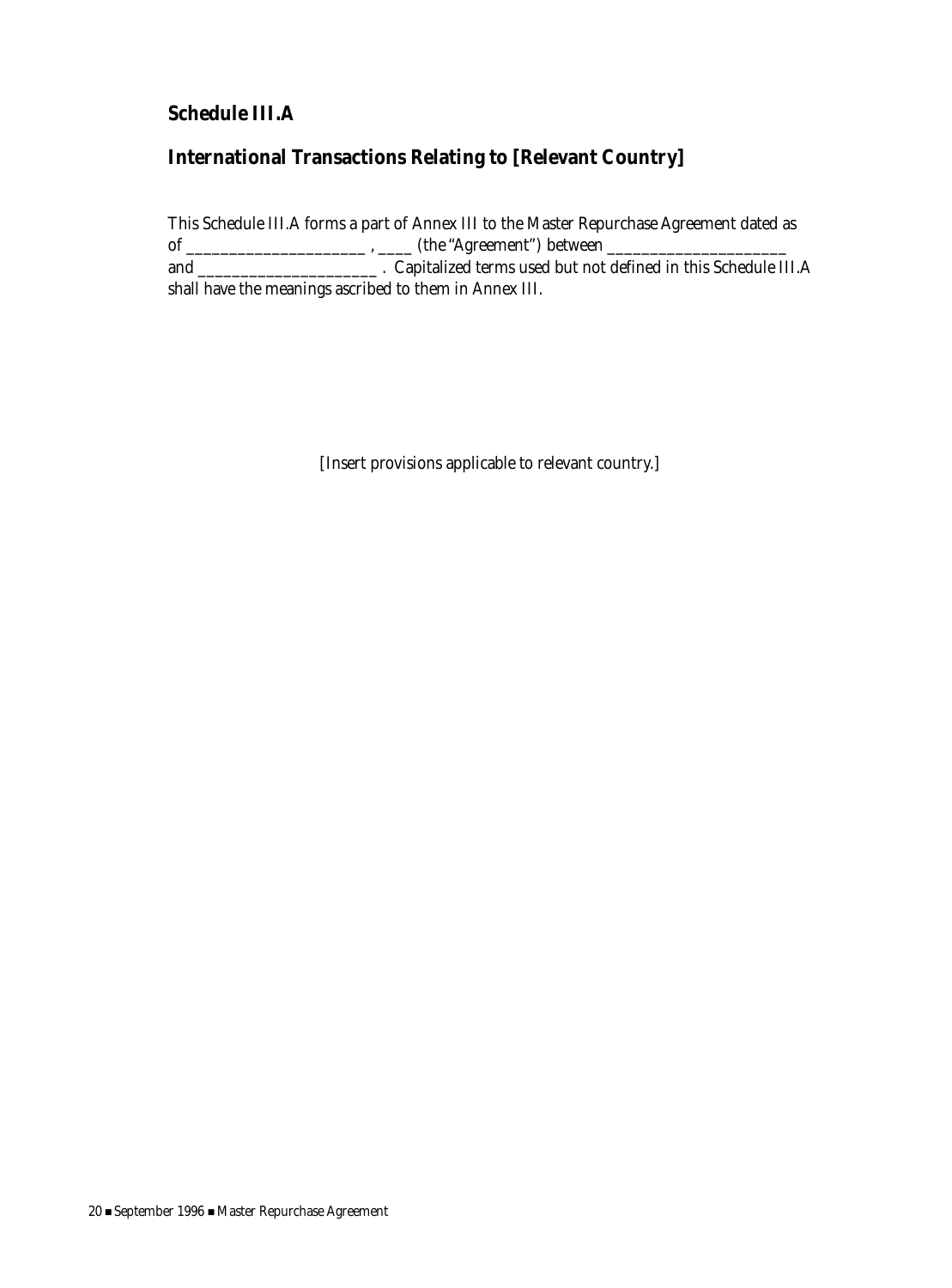# **Annex IV**

# **Party Acting as Agent**

This Annex IV forms a part of the Master Repurchase Agreement dated as of \_\_\_\_\_\_\_\_\_\_\_\_\_\_\_\_\_\_\_\_ , \_\_\_\_ (the "Agreement") between \_\_\_\_\_\_\_\_\_\_\_\_\_\_\_\_\_\_\_\_ and \_\_\_\_\_\_\_\_\_\_\_\_\_\_\_\_\_\_\_\_ . This Annex IV sets forth the terms and conditions governing all transactions in which a party selling securities or buying securities, as the case may be ("Agent"), in a Transaction is acting as agent for one or more third parties (each, a "Principal"). Capitalized terms used but not defined in this Annex IV shall have the meanings ascribed to them in the Agreement.

- **1. Additional Representations.** In addition to the representations set forth in Paragraph 10 of the Agreement, Agent hereby makes the following representations, which shall continue during the term of any Transaction: Principal has duly authorized Agent to execute and deliver the Agreement on its behalf, has the power to so authorize Agent and to enter into the Transactions contemplated by the Agreement and to perform the obligations of Seller or Buyer, as the case may be, under such Transactions, and has taken all necessary action to authorize such execution and delivery by Agent and such performance by it.
- **2. Identification of Principals.** Agent agrees (a) to provide the other party, prior to the date on which the parties agree to enter into any Transaction under the Agreement, with a written list of Principals for which it intends to act as Agent (which list may be amended in writing from time to time with the consent of the other party), and (b) to provide the other party, before the close of business on the next business day after orally agreeing to enter into a Transaction, with notice of the specific Principal or Principals for whom it is acting in connection with such Transaction. If (i) Agent fails to identify such Principal or Principals prior to the close of business on such next business day or (ii) the other party shall determine in its sole discretion that any Principal or Principals identified by Agent are not acceptable to it, the other party may reject and rescind any Transaction with such Principal or Principals, return to Agent any Purchased Securities or portion of the Purchase Price, as the case may be, previously transferred to the other party and refuse any further performance under such Transaction, and Agent shall immediately return to the other party any portion of the Purchase Price or Purchased Securities, as the case may be, previously transferred to Agent in connection with such Transaction; provided, however, that (A) the other party shall promptly (and in any event within one business day) notify Agent of its determination to reject and rescind such Transaction and (B) to the extent that any performance was rendered by any party under any Transaction rejected by the other party, such party shall remain entitled to any Price Differential or other amounts that would have been payable to it with respect to such performance if such Transaction had not been rejected. The other party acknowledges that Agent shall not have any obligation to provide it with confidential information regarding the financial status of its Principals; Agent agrees, however, that it will assist the other party in obtaining from Agent's Principals such information regarding the financial status of such Principals as the other party may reasonably request.
- **3. Limitation of Agent's Liability.** The parties expressly acknowledge that if the representations of Agent under the Agreement, including this Annex IV, are true and correct in all material respects during the term of any Transaction and Agent otherwise complies with the provi-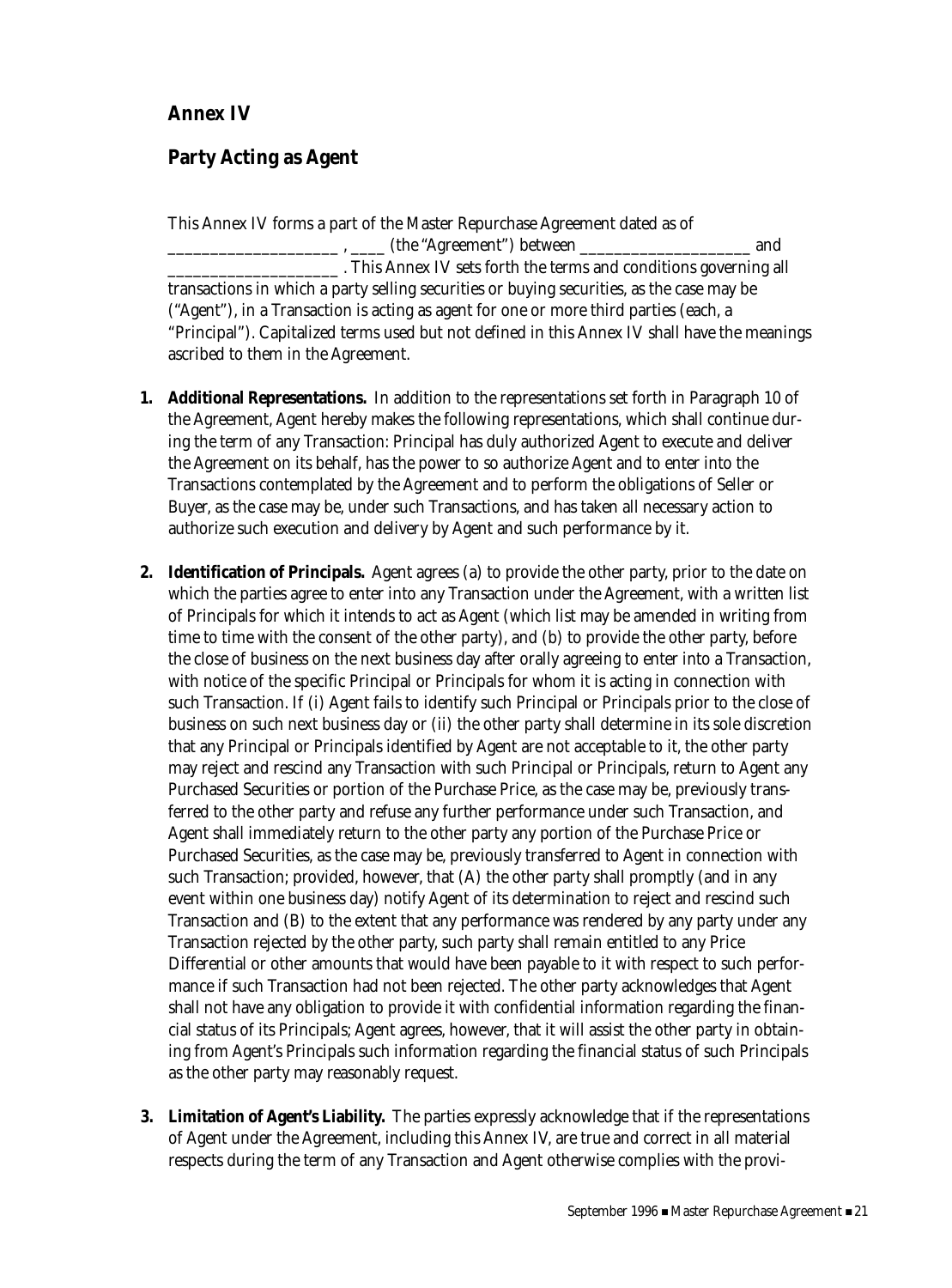sions of this Annex IV, then (a) Agent's obligations under the Agreement shall not include a guarantee of performance by its Principal or Principals and (b) the other party's remedies shall not include a right of setoff in respect of rights or obligations, if any, of Agent arising in other transactions in which Agent is acting as principal.

## **4. Multiple Principals.**

- (a) In the event that Agent proposes to act for more than one Principal hereunder, Agent and the other party shall elect whether (i) to treat Transactions under the Agreement as transactions entered into on behalf of separate Principals or (ii) to aggregate such Transactions as if they were transactions by a single Principal. Failure to make such an election in writing shall be deemed an election to treat Transactions under the Agreement as transactions on behalf of separate Principals.
- (b) In the event that Agent and the other party elect (or are deemed to elect) to treat Transactions under the Agreement as transactions on behalf of separate Principals, the parties agree that (i) Agent will provide the other party, together with the notice described in Paragraph 2(b) of this Annex IV, notice specifying the portion of each Transaction allocable to the account of each of the Principals for which it is acting (to the extent that any such Transaction is allocable to the account of more than one Principal); (ii) the portion of any individual Transaction allocable to each Principal shall be deemed a separate Transaction under the Agreement; (iii) the margin maintenance obligations of Buyer and Seller under Paragraph 4 of the Agreement shall be determined on a Transaction-by-Transaction basis (unless the parties agree to determine such obligations on a Principal-by-Principal basis); and (iv) Buyer's and Seller's remedies under the Agreement upon the occurrence of an Event of Default shall be determined as if Agent had entered into a separate Agreement with the other party on behalf of each of its Principals.
- (c) In the event that Agent and the other party elect to treat Transactions under the Agreement as if they were transactions by a single Principal, the parties agree that (i) Agent's notice under Paragraph 2(b) of this Annex IV need only identify the names of its Principals but not the portion of each Transaction allocable to each Principal's account; (ii) the margin maintenance obligations of Buyer and Seller under Paragraph 4 of the Agreement shall, subject to any greater requirement imposed by applicable law, be determined on an aggregate basis for all Transactions entered into by Agent on behalf of any Principal; and (iii) Buyer's and Seller's remedies upon the occurrence of an Event of Default shall be determined as if all Principals were a single Seller or Buyer, as the case may be.
- (d) Notwithstanding any other provision of the Agreement (including, without limitation, this Annex IV), the parties agree that any Transactions by Agent on behalf of an employee benefit plan under ERISA shall be treated as Transactions on behalf of separate Principals in accordance with Paragraph 4(b) of this Annex IV (and all margin maintenance obligations of the parties shall be determined on a Transaction-by-Transaction basis).
- **5. Interpretation of Terms.** All references to "Seller" or "Buyer", as the case may be, in the Agreement shall, subject to the provisions of this Annex IV (including, among other provisions, the limitations on Agent's liability in Paragraph 3 of this Annex IV), be construed to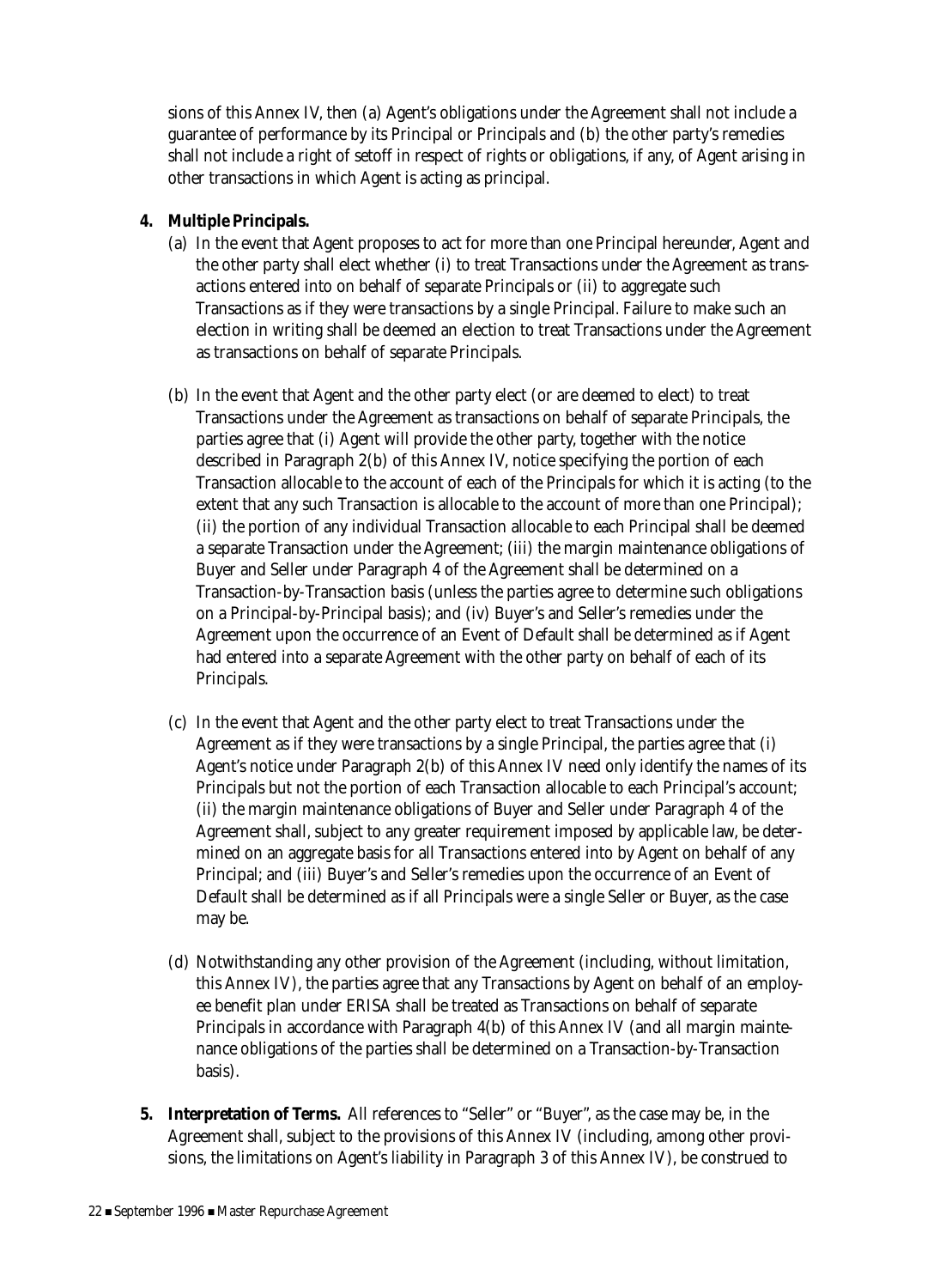reflect that (i) each Principal shall have, in connection with any Transaction or Transactions entered into by Agent on its behalf, the rights, responsibilities, privileges and obligations of a "Seller" or "Buyer", as the case may be, directly entering into such Transaction or Transactions with the other party under the Agreement, and (ii) Agent's Principal or Principals have designated Agent as their sole agent for performance of Seller's obligations to Buyer or Buyer's obligations to Seller, as the case may be, and for receipt of performance by Buyer of its obligations to Seller or Seller of its obligations to Buyer, as the case may be, in connection with any Transaction or Transactions under the Agreement (including, among other things, as Agent for each Principal in connection with transfers of Securities, cash or other property and as agent for giving and receiving all notices under the Agreement). Both Agent and its Principal or Principals shall be deemed "parties" to the Agreement and all references to a "party" or "either party" in the Agreement shall be deemed revised accordingly (and any Act of Insolvency with respect to Agent or any other Event of Default by Agent under Paragraph 11 of the Agreement shall be deemed an Event of Default by Seller or Buyer, as the case may be).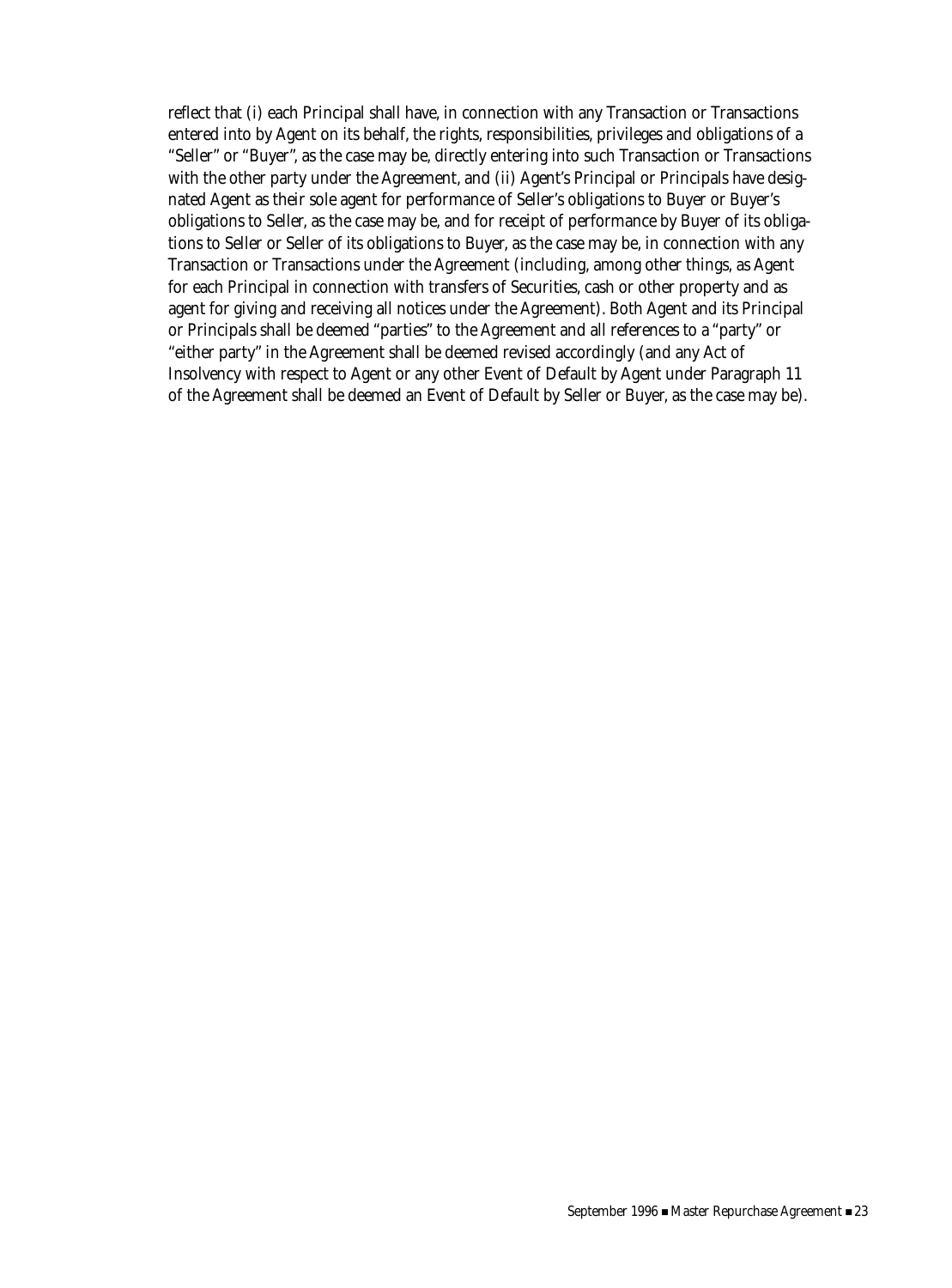# **Annex V**

## **Margin for Forward Transactions**

This Annex V forms a part of the Master Repurchase Agreement dated as of \_\_\_\_\_\_\_\_\_\_\_\_\_\_\_\_\_\_\_\_ , \_\_\_\_ (the "Agreement") between \_\_\_\_\_\_\_\_\_\_\_\_\_\_\_\_\_\_\_\_ and \_\_\_\_\_\_\_\_\_\_\_\_\_\_\_\_\_\_\_\_ . Capitalized terms used but not defined in this Annex V shall have the meanings ascribed to them in the Agreement.

**1. Definitions.** For purposes of the Agreement and this Annex V, the following terms shall have the following meanings:

"Forward Exposure", the amount of loss a party would incur upon canceling a Forward Transaction and entering into a replacement transaction, determined in accordance with market practice or as otherwise agreed by the parties;

"Forward Transaction", any Transaction agreed to by the parties as to which the Purchase Date has not yet occurred;

"Net Forward Exposure", the aggregate amount of a party's Forward Exposure to the other party under all Forward Transactions hereunder reduced by the aggregate amount of any Forward Exposure of the other party to such party under all Forward Transactions hereunder;

"Net Unsecured Forward Exposure", a party's Net Forward Exposure reduced by the Market Value of any Forward Collateral transferred to such party (and not returned) pursuant to Paragraph 2 of this Annex V.

#### **2. Margin Maintenance.**

- (a) If at any time a party (the "In-the-Money Party") shall have a Net Unsecured Forward Exposure to the other party (the "Out-of-the-Money Party") under one or more Forward Transactions, the In-the-Money Party may by notice to the Out-of-the-Money Party require the Out-of-the-Money Party to transfer to the In-the-Money Party Securities or cash reasonably acceptable to the In-the-Money-Party (together with any Income thereon and proceeds thereof, "Forward Collateral") having a Market Value sufficient to eliminate such Net Unsecured Forward Exposure. The Out-of-the-Money Party may by notice to the In-the-Money Party require the In-the-Money Party to transfer to the Out-of-the-Money Party Forward Collateral having a Market Value that exceeds the In-the-Money Party's Net Forward Exposure ("Excess Forward Collateral Amount"). The rights of the parties under this subparagraph shall be in addition to their rights under subparagraphs (a) and (b) of Paragraph 4 and any other provisions of the Agreement.
- (b) The parties may agree, with respect to any or all Forward Transactions hereunder, that the respective rights of the parties under subparagraph (a) of this Paragraph may be exercised only where a Net Unsecured Forward Exposure or Excess Forward Collateral Amount, as the case may be, exceeds a specified dollar amount or other specified threshold for such Forward Transactions (which amount or threshold shall be agreed to by the parties prior to entering into any such Forward Transactions).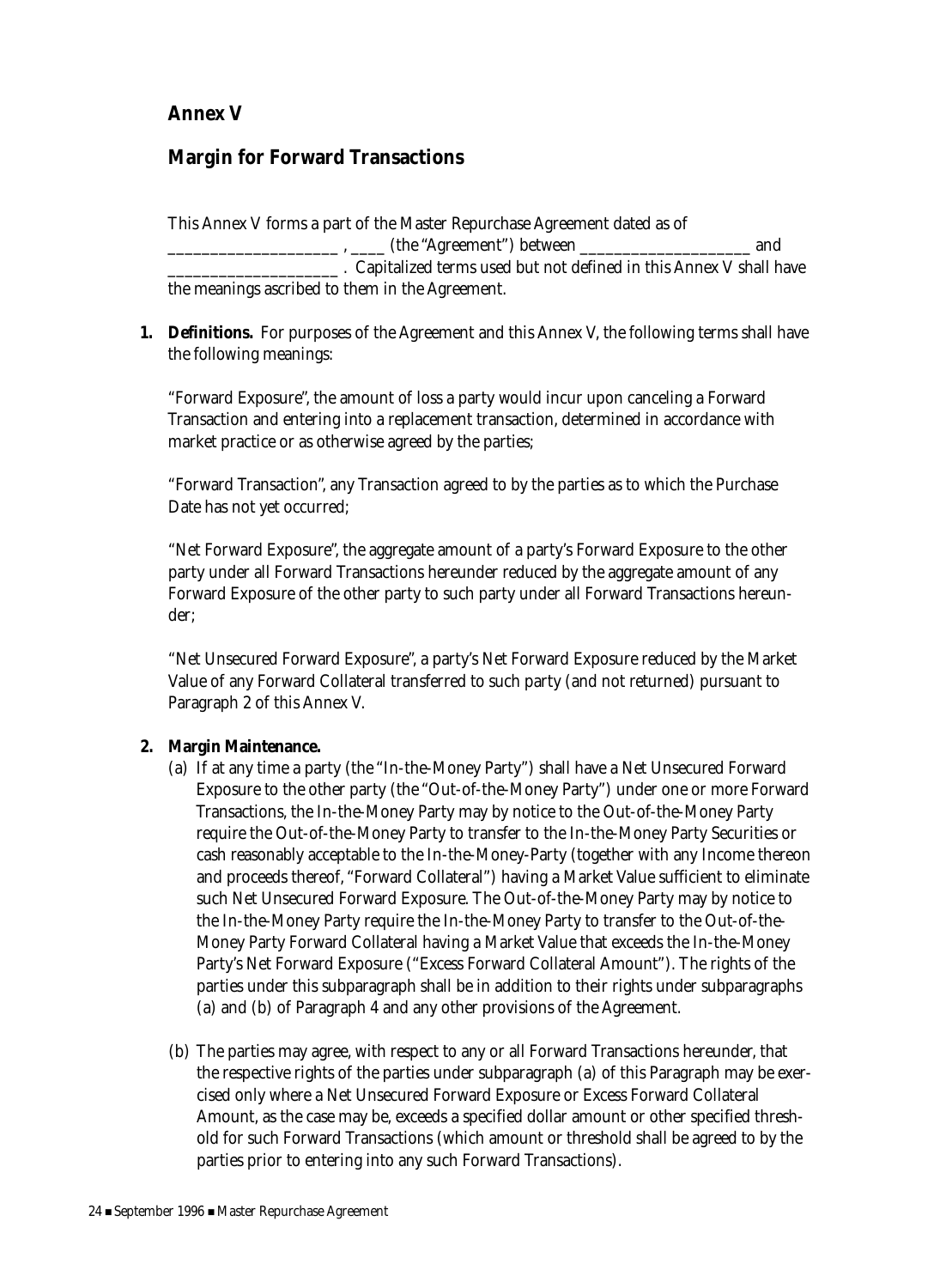- (c) The parties may agree, with respect to any or all Forward Transactions hereunder, that the respective rights of the parties under subparagraph (a) of this Paragraph to require the elimination of a Net Unsecured Forward Exposure or Excess Forward Collateral Amount, as the case may be, may be exercised whenever such a Net Unsecured Forward Exposure or Excess Forward Collateral Amount exists with respect to any single Forward Transaction hereunder (calculated without regard to any other Forward Transaction outstanding hereunder).
- (d) The parties may agree, with respect to any or all Forward Transactions hereunder, that (i) one party shall transfer to the other party Forward Collateral having a Market Value equal to a specified dollar amount or other specified threshold no later than the Margin Notice Deadline on the day such Forward Transaction is entered into by the parties or (ii) one party shall not be required to make any transfer otherwise required to be made under this Paragraph if, after giving effect to such transfer, the Market Value of the Forward Collateral held by such party would be less than a specified dollar amount or other specified threshold (which amount or threshold shall be agreed to by the parties prior to entering into any such Forward Transactions).
- (e) If any notice is given by a party to the other under subparagraph (a) of this Paragraph at or before the Margin Notice Deadline on any business day, the party receiving such notice shall transfer Forward Collateral as provided in such subparagraph no later than the close of business in the relevant market on such business day. If any such notice is given after the Margin Notice Deadline, the party receiving such notice shall transfer such Forward Collateral no later than the close of business in the relevant market on the next business day.
- (f) Upon the occurrence of the Purchase Date for any Forward Transaction and the performance by the parties of their respective obligations to transfer cash and Securities on such date, any Forward Collateral in respect of such Forward Transaction, together with any Income thereon and proceeds thereof, shall be transferred by the party holding such Forward Collateral to the other party; provided, however, that neither party shall be required to transfer such Forward Collateral to the other if such transfer would result in the creation of a Net Unsecured Forward Exposure of the transferor.
- (g) The Pledgor (as defined below) of Forward Collateral may, subject to agreement with and acceptance by the Pledgee (as defined below) thereof, substitute other Securities reasonably acceptable to the Pledgee for any Securities Forward Collateral. Such substitution shall be made by transfer to the Pledgee of such other Securities and transfer to the Pledgor of such Securities Forward Collateral. After substitution, the substituted Securities shall constitute Forward Collateral.

## **3. Security Interest.**

(a) In addition to the rights granted to the parties under Paragraph 6 of the Agreement, each party ("Pledgor") hereby pledges to the other party ("Pledgee") as security for the performance of its obligations hereunder, and grants Pledgee a security interest in and right of setoff against, any Forward Collateral and any other cash, Securities or property, and all proceeds of any of the foregoing, transferred by or on behalf of Pledgor to Pledgee or due from Pledgee to Pledgor in connection with the Agreement and the Forward Transactions hereunder.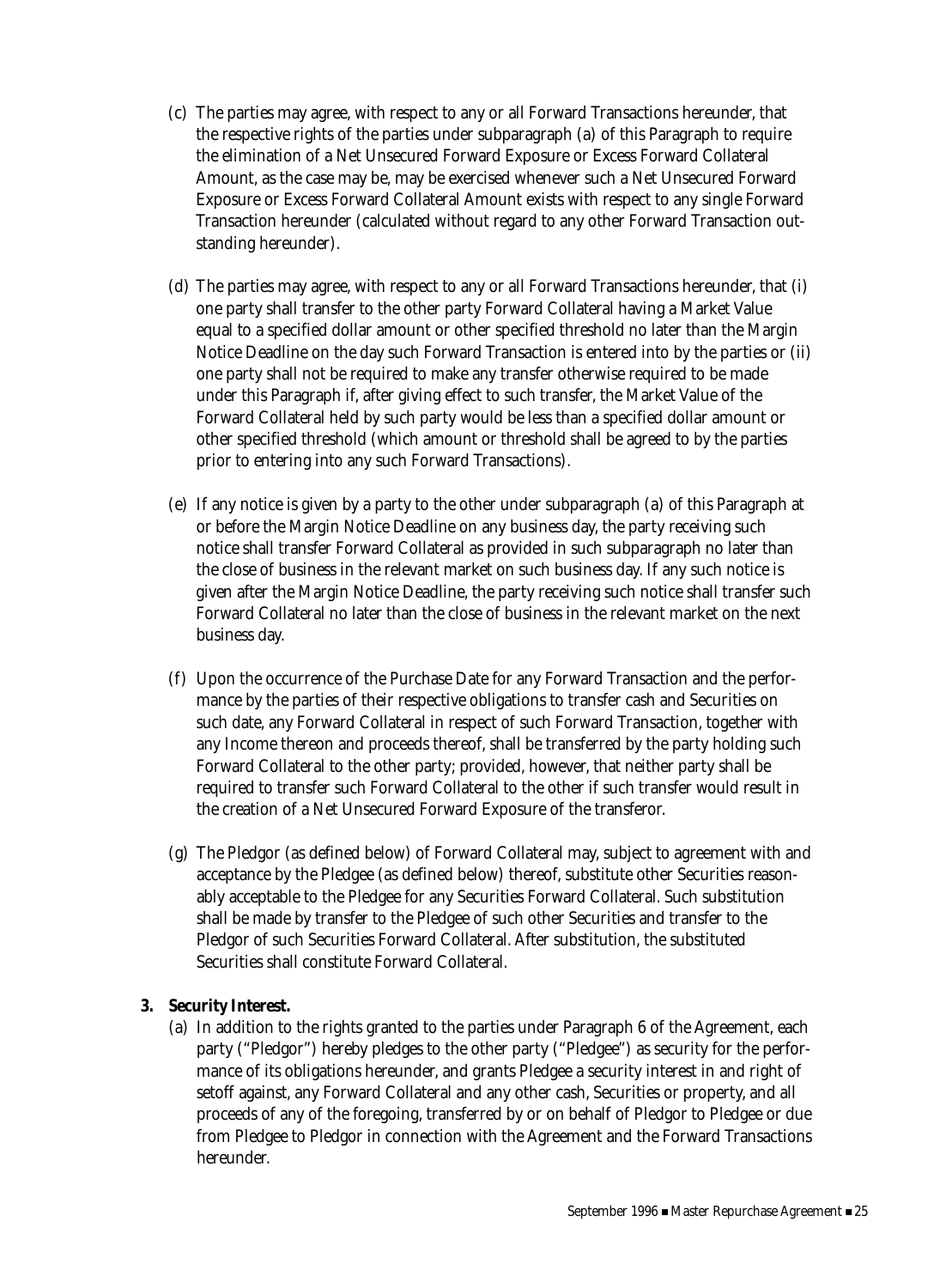(b) Unless otherwise agreed by the parties, a party to whom Forward Collateral has been transferred shall have the right to engage in repurchase transactions with Forward Collateral or otherwise sell, transfer, pledge or hypothecate Forward Collateral, including in respect of loans or other extensions of credit to such party that may be in amounts greater than the Forward Collateral such party is entitled to as security for obligations hereunder, and that may extend for periods of time longer than the periods during which such party is entitled to Forward Collateral as security for obligations hereunder; provided, however, that no such transaction shall relieve such party of its obligations to transfer Forward Collateral pursuant to Paragraph 2 or 4 of this Annex V or Paragraph 11 of the Agreement.

#### **4. Events of Default.**

- (a) In addition to the Events of Default set forth in Paragraph 11 of the Agreement, it shall be an additional "Event of Default" if either party fails, after one business day's notice, to perform any covenant or obligation required to be performed by it under Paragraph 2 or any other provision of this Annex.
- (b) In addition to the other rights of a nondefaulting party under Paragraphs 11 and 12 of the Agreement, if the nondefaulting party exercised or is deemed to have exercised the option referred to in Paragraph 11(a) of the Agreement:
	- (i) The nondefaulting party, without prior notice to the defaulting party, may (A) immediately sell, in a recognized market (or otherwise in a commercially reasonable manner) at such price or prices as the nondefaulting party may reasonably deem satisfactory, any or all Forward Collateral subject to any or all Forward Transactions hereunder and apply the proceeds thereof to any amounts owing by the defaulting party hereunder or (B) in its sole discretion elect, in lieu of selling all or a portion of such Forward Collateral, to give the defaulting party credit for such Forward Collateral in an amount equal to the price therefor on such date, obtained from a generally recognized source or the most recent closing bid quotation from such a source, against any amounts owing by the defaulting party hereunder.
	- (ii) Any Forward Collateral held by the defaulting party, together with any Income thereon and proceeds thereof, shall be immediately transferred by the defaulting party to the nondefaulting party. The nondefaulting party may, at its option (which option shall be deemed to have been exercised immediately upon the occurrence of an Act of Insolvency), and without prior notice to the defaulting party, (i) immediately purchase, in a recognized market (or otherwise in a commercially reasonable manner) at such price or prices as the nondefaulting party may reasonably deem satisfactory, securities ("Replacement Securities") of the same class and amount as any Securities Forward Collateral that is not delivered by the defaulting party to the nondefaulting party as required hereunder or (ii) in its sole discretion elect, in lieu of purchasing Replacement Securities, to be deemed to have purchased Replacement Securities at the price therefor on such date, obtained from a generally recognized source or the most recent closing offer quotation from such a source, whereupon the defaulting party shall be liable for the price of such Replacement Securities together with the amount of any cash Forward Collateral not delivered by the defaulting party to the nondefaulting party as required hereunder.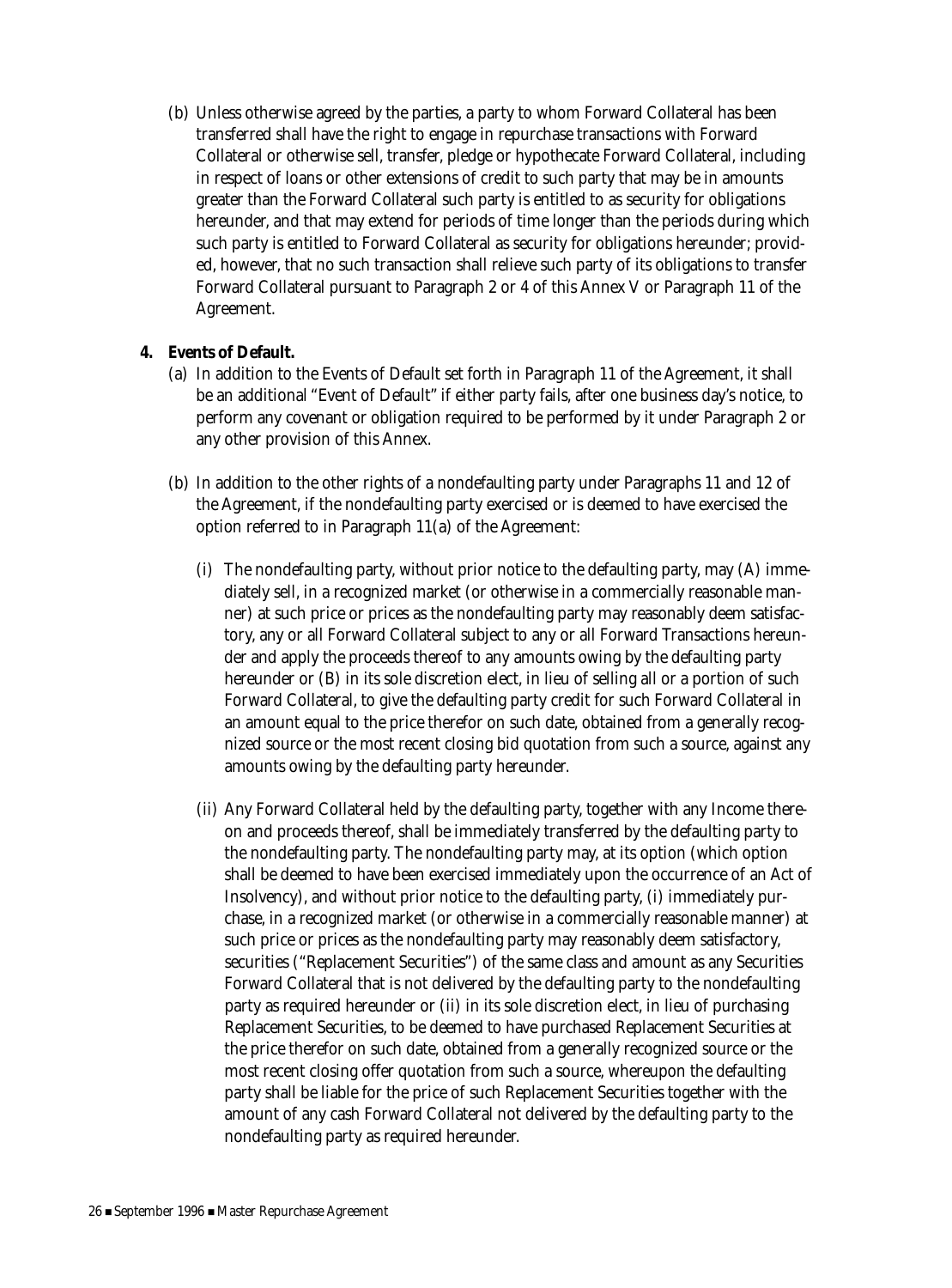Unless otherwise provided in Annex I, the parties acknowledge and agree that (1) the Forward Collateral subject to any Forward Transaction hereunder are instruments traded in a recognized market, (2) in the absence of a generally recognized source for prices or bid quotations for any Forward Collateral, the nondefaulting party may establish the source therefor in its sole discretion and (3) all prices and bids shall be determined together with accrued Income (except to the extent contrary to market practice with respect to the relevant Forward Collateral).

**5. No Waivers, Etc.** Without limitation of the provisions of Paragraph 17 of the Agreement, the failure to give a notice pursuant to subparagraph (a), (b), (c) or (d) of Paragraph 2 of this Annex V will not constitute a waiver of any right to do so at a later date.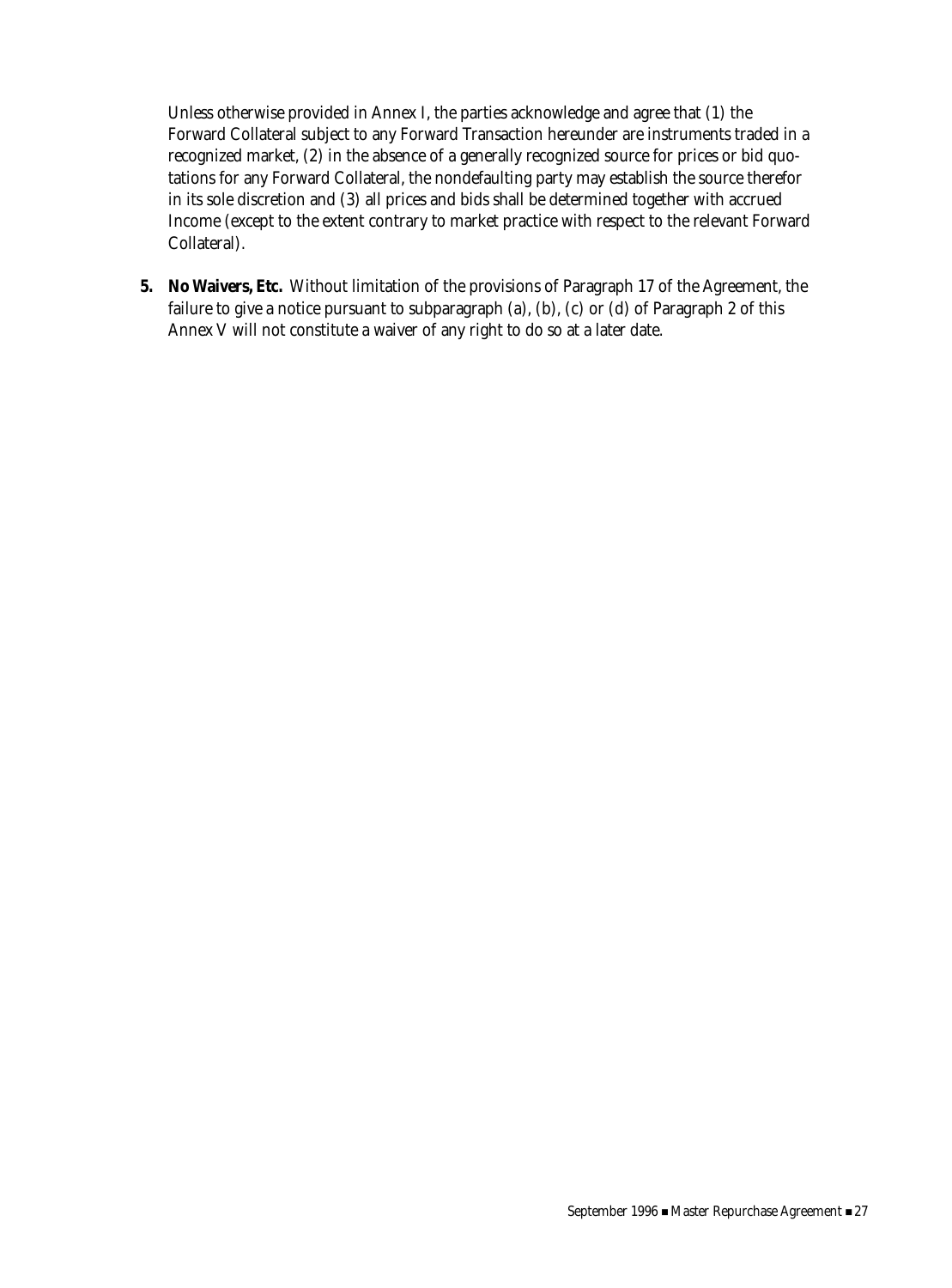# **Annex VI**

# **Buy/Sell Back Transactions**

This Annex VI forms a part of the Master Repurchase Agreement dated as of \_\_\_\_\_\_\_\_\_\_\_\_\_\_\_\_\_\_\_\_\_\_ , \_\_\_\_ (the "Agreement") between \_\_\_\_\_\_\_\_\_\_\_\_\_\_\_\_\_\_\_\_ Land . Capitalized terms used but not defined in this Annex VI shall have the meanings ascribed to them in the Agreement.

- **1.** In the event of any conflict between the terms of this Annex VI and any other term of the Agreement, the terms of this Annex VI shall prevail.
- **2.** Each Transaction shall be identified at the time it is entered into and in the relevant Confirmation as either a Repurchase Transaction or a Buy/Sell Back Transaction.
- **3.** In the case of a Buy/Sell Back Transaction, the Confirmation delivered in accordance with Paragraph 3 of the Agreement may consist of a single document in respect of both of the transfers of funds against Securities which together form the Buy/Sell Back Transaction or separate Confirmations may be delivered in respect of each such transfer.
- **4. Definitions.** The following definitions shall apply to Buy/Sell Back Transactions:
	- (a) "Accrued Interest", with respect to any Purchased Securities subject to a Buy/Sell Back Transaction, unpaid Income that has accrued during the period from (and including) the issue date or the last Income payment date (whichever is later) in respect of such Purchased Securities to (but excluding) the date of calculation. For these purposes unpaid Income shall be deemed to accrue on a daily basis from (and including) the issue date or the last Income payment date (as the case may be) to (but excluding) the next Income payment date or the maturity date (whichever is earlier);
	- (b) "Sell Back Differential", with respect to any Buy/Sell Back Transaction as of any date, the aggregate amount obtained by daily application of the Pricing Rate for such Buy/Sell Back Transaction to the Purchase Price for such Buy/Sell Back Transaction on a 360 day per year basis (unless otherwise agreed by the parties for the Transaction) for the actual number of days during the period commencing on (and including) the Purchase Date for such Buy/Sell Back Transaction and ending on (but excluding) the date of determination;
	- (c) "Sell Back Price", with respect to any Buy/Sell Back Transaction:
		- (i) in relation to the date originally specified by the parties as the Repurchase Date pursuant to Paragraph 2(q) of the Agreement, the price agreed by the Parties in relation to such Buy/Sell Back Transaction, and
		- (ii) in any other case (including for the purposes of the application of Paragraph 4 or Paragraph 11 of the Agreement), the product of the formula  $(P + D) - (IR + C)$ , where —
		- $P =$  the Purchase Price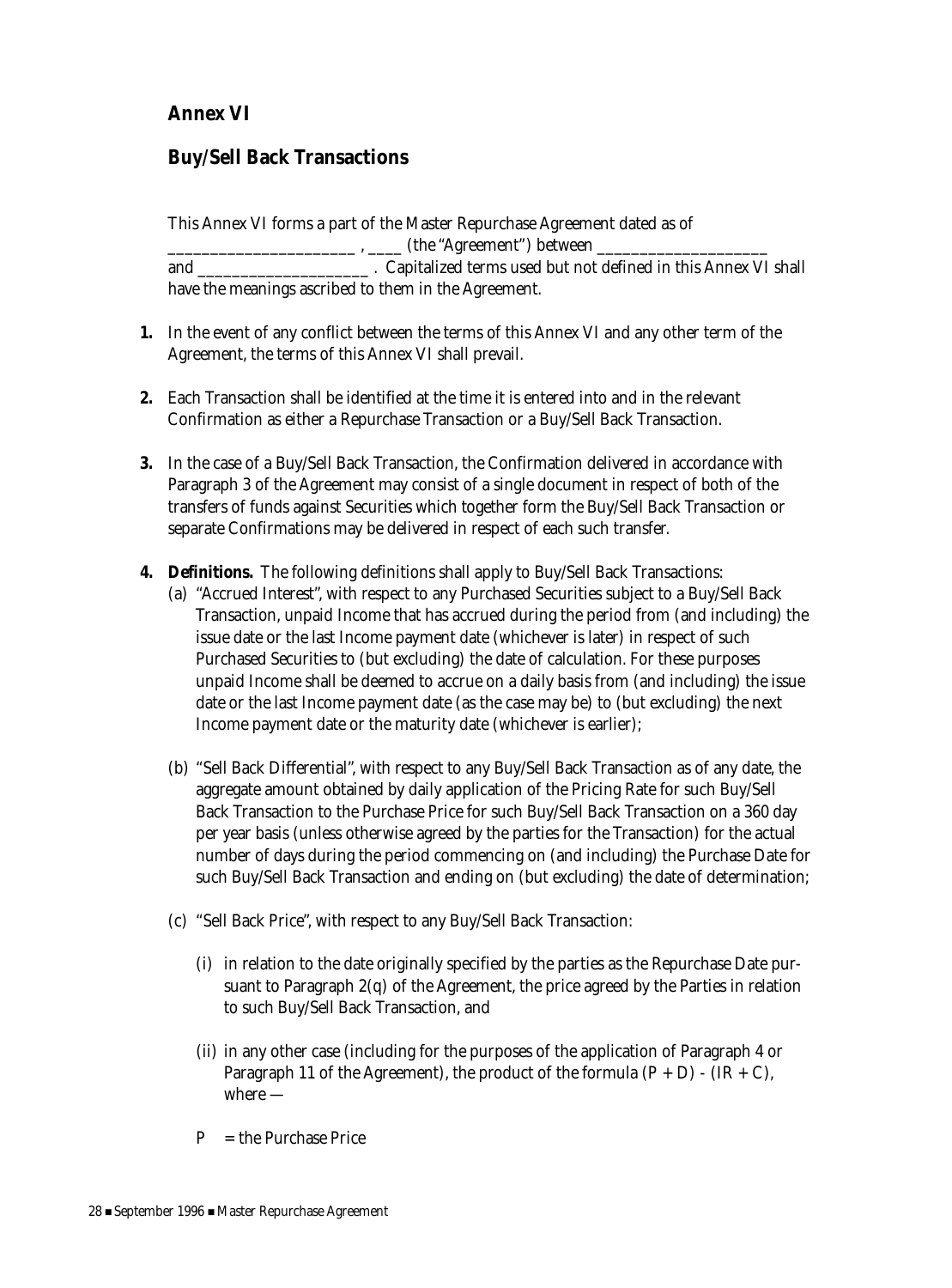- $D =$  the Sell Back Differential
- $IR =$  the amount of any Income in respect of the Purchased Securities paid by the issuer on any date falling between the Purchase Date and the Repurchase Date
- $C =$  the aggregate amount obtained by daily application of the Pricing Rate for such Buy/Sell Back Transaction to any such Income from (and including) the date of payment by the issuer to (but excluding) the date of calculation.
- **5.** When entering into a Buy/Sell Back Transaction the parties shall also agree on the Sell Back Price and the Pricing Rate to apply in relation to such Buy/Sell Back Transaction on the scheduled Repurchase Date. The parties shall record the Pricing Rate in at least one Confirmation applicable to such Buy/Sell Back Transaction.
- **6.** Termination of a Buy/Sell Back Transaction shall be effected on the Repurchase Date by transfer to Seller or its agent of Purchased Securities against the payment by Seller of (i) in a case where the Repurchase Date is the date originally agreed to by the parties pursuant to Paragraph 2(q) of the Agreement, the Sell Back Price referred to in Paragraph 4(c)(i) of this Annex; and (ii) in any other case, the Sell Back Price referred to in Paragraph  $4(c)$  (ii) of this Annex.
- **7.** For the avoidance of doubt, the parties acknowledge and agree that the Purchase Price and the Sell Back Price in Buy/Sell Back Transactions shall include Accrued Interest (except to the extent contrary to market practice with respect to the Securities subject to such Buy/Sell Back Transaction, in which event (i) an amount equal to the Purchase Price plus Accrued Interest to the Purchase Date shall be paid to Seller on the Purchase Date and shall be used, in lieu of the Purchase Price, for calculating the Sell Back Differential, (ii) an amount equal to the Sell Back Price plus the amount of Accrued Interest to the Repurchase Date shall be paid to Buyer on the Repurchase Date, and (iii) the formula in Paragraph 4(c)(ii) of this Annex VI shall be replaced by the formula " $(P + AI + D) - (IR + C)$ ", where "AI" equals Accrued Interest to the Purchase Date).
- **8.** Unless the parties agree in Annex I to the Agreement that a Buy/Sell Back Transaction is not to be repriced, they shall at the time of repricing agree on the Purchase Price, the Sell Back Price and the Pricing Rate applicable to such Transaction.
- **9.** Paragraph 5 of the Agreement shall not apply to Buy/Sell Back Transactions. Seller agrees, on the date such Income is received, to pay to Buyer any Income received by Seller in respect of Purchased Securities that is paid by the issuer on any date falling between the Purchase Date and the Repurchase Date.
- **10.** References to "Repurchase Price" throughout the Agreement shall be construed as references to "Repurchase Price or the Sell Back Price, as the case may be."
- **11.** In 11 of the Agreement, references to the "Repurchase Prices" shall be construed as references to "Repurchase Prices and Sell Back Prices."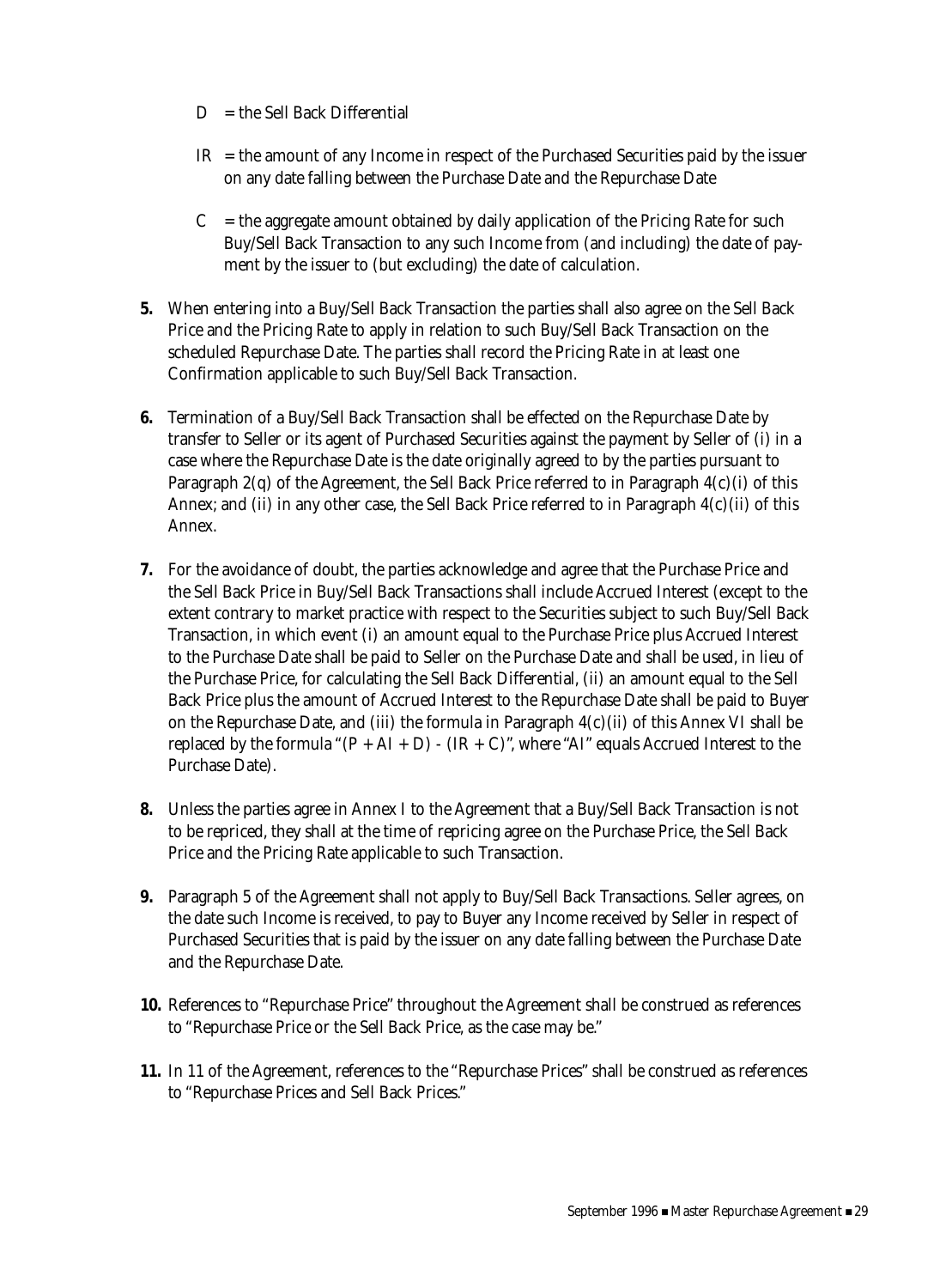# **Annex VII**

# **Transactions Involving Registered Investment Companies**

This Annex VII (including any Schedules hereto) forms a part of the Master Repurchase Agreement dated as of \_\_\_\_\_\_\_\_\_\_\_\_\_\_\_\_\_\_\_\_\_\_\_\_\_\_\_\_\_, \_\_\_\_\_ (the "Agreement") between \_\_\_\_\_\_\_\_\_\_\_\_\_\_\_\_\_\_\_\_ ("Counterparty") and each investment company identified on Schedule VII.A hereto (as such schedule may be amended from time to time) acting on behalf of its respective series or portfolios identified on such Schedule VII.A, or in the case of those investment companies for which no separate series or portfolios are identified on such Schedule VII.A, acting for and on behalf of itself (each such series, portfolio or investment company, as the case may be, hereinafter referred to as a "Fund"). In the event of any conflict between the terms of this Annex VII and any other term of the Agreement, the terms of this Annex VII shall prevail. Capitalized terms used but not defined in this Annex VII shall have the meanings ascribed to them in the Agreement.

- **1. Multiple Funds.** For any Transaction in which a Fund is acting as Buyer (or Seller, as the case may be), each reference in the Agreement and this Annex VII to Buyer (or Seller, as the case may be) shall be deemed a reference solely to the particular Fund to which such Transaction relates, as identified to Seller (or Buyer, as the case may be) by the Fund and as may be specified in the Confirmation therefor. In no circumstances shall the rights, obligations or remedies of either party with respect to a particular Fund constitute a right, obligation or remedy applicable to any other Fund. Specifically, and without otherwise limiting the scope of this Paragraph: (a) the margin maintenance obligations of Buyer and Seller specified in Paragraph 4 or any other provisions of the Agreement and the single agreement provisions of Paragraph 12 of the Agreement shall be applied based solely upon Transactions entered into by a particular Fund, (b) Buyer's and Seller's remedies under the Agreement upon the occurrence of an Event of Default shall be determined as if each Fund had entered into a separate Agreement with Counterparty, and (c) Seller and Buyer shall have no right to set off claims related to Transactions entered into by a particular Fund against claims related to Transactions entered into by any other Fund.
- **2. Margin Percentage.** For any Transaction in which a Fund is acting as Buyer, the Buyer's Margin Percentage shall always be equal to at least \_\_%, or such other percentage as the parties hereto may from time to time mutually determine; provided, that in no event shall such percentage be less than 100%. For any Transaction in which a Fund is acting as Seller, the Buyer's Margin Percentage shall be such percentage as the parties hereto may from time to time mutually determine; provided, that in no event shall such percentage be less than 100%.
- **3. Confirmations.** Unless otherwise agreed, Counterparty shall promptly issue a Confirmation to the Fund pursuant to Paragraph 3 of the Agreement. Upon the transfer of substituted or Additional Purchased Securities by either party, Counterparty shall promptly provide notice to the Fund confirming such transfer.
- **4. Financial Condition.** Each party represents that it has delivered the following financial information to the other party to the Agreement: in the case of a party that is a registered broker-dealer, its most recent statements required to be furnished to customers by Rule 17a-5(c) under the 1934 Act; in the case of a party that is a Fund, its most recent audited or unau-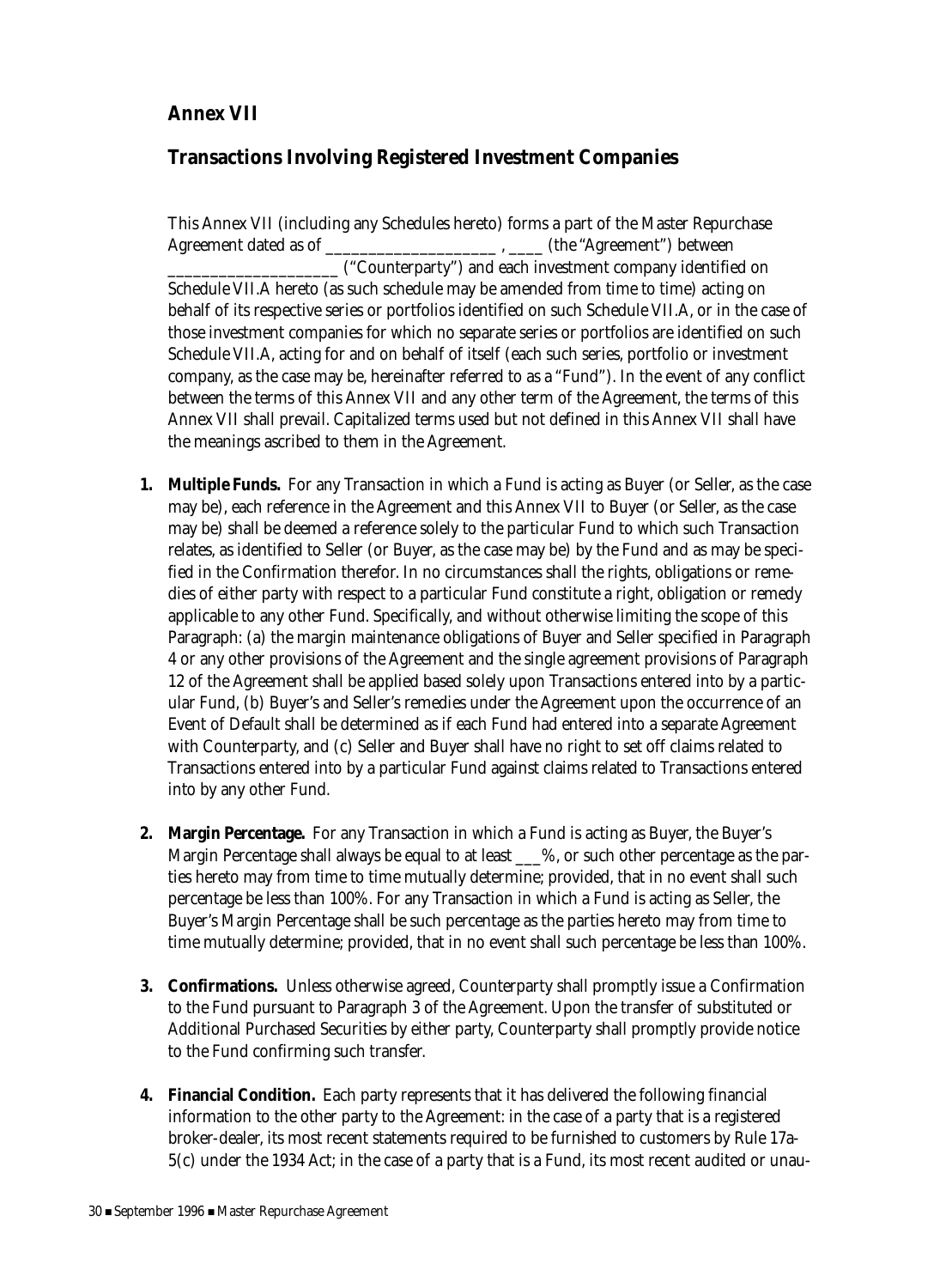dited financial statements required to be furnished to its shareholders by Rule 30d-1 under the Investment Company Act of 1940; in the case of any other party, its most recent audited or unaudited statements of financial condition or other comparable information concerning its financial condition.

Each party represents that the financial statements or information so delivered fairly reflect its financial condition and, if applicable, its net capital ratio, on the date as of which such financial statements or information were prepared. Each party agrees that it will make available and deliver to the other party, promptly upon request, all such financial statements that subsequently are required to be delivered to its customers or shareholders pursuant to Rule 17a-5(c) or Rule 30d-1, as the case may be, or, in the case of a party that is neither a registered broker-dealer nor a Fund, all such financial information that subsequently becomes available to the public.

Each Fund acknowledges and agrees that it has made an independent evaluation of the creditworthiness of the other party that is required pursuant to the Investment Company Act of 1940 or the regulations thereunder. Each Fund agrees that its agreement to enter into each Transaction hereunder shall constitute an acknowledgment and agreement that it has made such an evaluation.

**5. Segregation of Purchased Securities.** Unless otherwise agreed by the parties, any transfer of Purchased Securities to a Fund shall be effected by delivery or other transfer (in the manner agreed upon pursuant to Paragraph 7 of the Agreement) to the custodian or subcustodian designated for such Fund in Schedule VII.A hereto ("Custodian") for credit to the Fund's custodial account with such Custodian. If the party effecting such transfer is the Fund's Custodian, such party shall, unless otherwise directed by the Fund, (a) transfer and maintain such Purchased Securities to and in the Fund's custodial account with such party and (b) so indicate in a notice to the Fund.